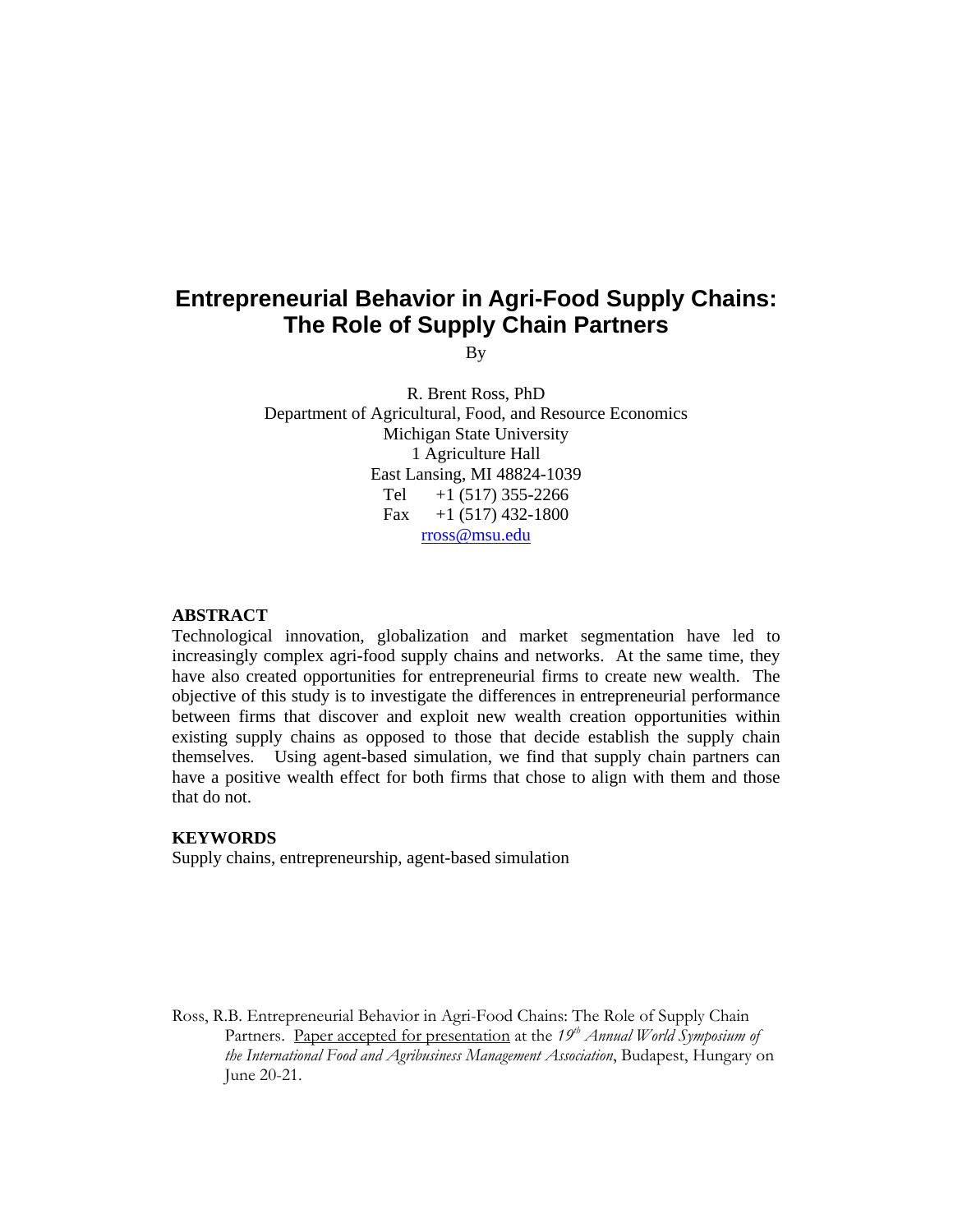# **Entrepreneurial Behavior in Agri-Food Supply Chains: The Role of Supply Chain Partners**

# **Introduction**

Technological innovation, globalization and market segmentation have together led to increasingly complex agri-food supply chains and networks, and uncertain agri-food markets. Both of these characteristics can strain an agri-food manager's ability to make fast and accurate decisions. However, as recent agribusiness scholars (Ross, 2008; Ross & Westgren, 2008; Roucan-Kane, Boehlje & Gray, 2008) have suggested, increased complexity and uncertainty also provide agri-food managers with significant opportunities to create new wealth by exercising entrepreneurial behavior. Specifically, Ross and Westgren (2008) highlight that following Austrian economic theory, markets in disequilibrium provide opportunities for exploitation of asymmetric information and other market frictions, the discovery of unique profit opportunities, and innovation (Hayek, 1945; Mises, 1963; Kirzner, 1979). We consider the above to be forms of entrepreneurship. In addition, the strategic entrepreneurship literature suggests that firms that adopt and develop capabilities for entrepreneurial behavior are more likely to prosper in the environments characterized by uncertainty, market segmentation, knowledge intensity, and hypercompetition (Bettis, et al., 1995; Hamel, *et al*., 1995; Alvarez, *et al*., 2000; Hitt, *et al.,* 2002, Ross, *2008*).

However, entrepreneurial opportunities are not often exploited in isolation. Instead, many entrepreneurial individuals or firms establish alliances with partner firms, both upstream and downstream, to exploit such opportunities. This is particularly true in the agri-food industry where the structure of the industry (i.e. multiple industry players, multiple governance structures and interfirm relationships,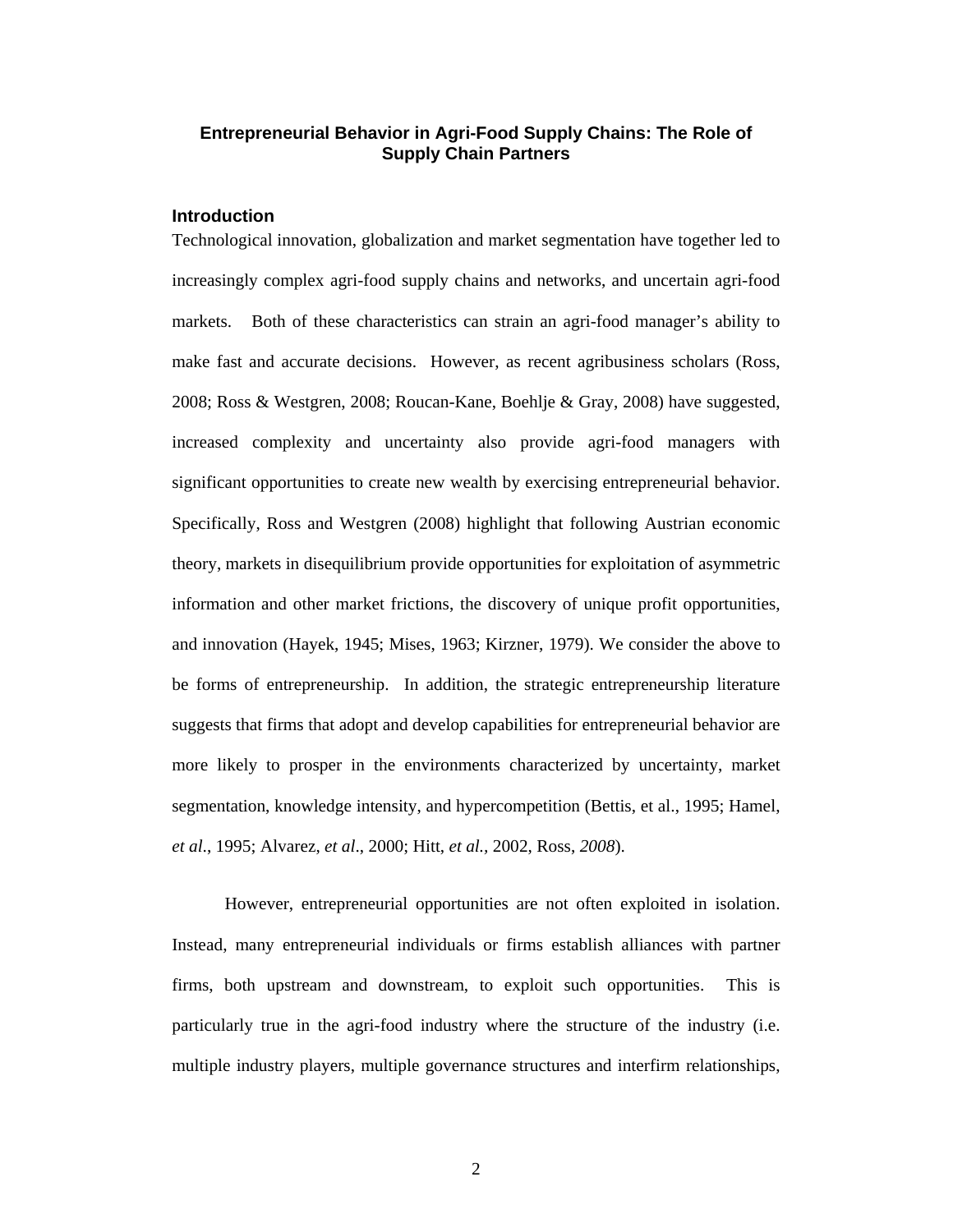commodity and niche markets, biological uncertainties, etc.) and length of supply chains often precludes individuals or firms from establishing the supply chain alone.

The presence of existing supply chains can have a significant impact on the performance of entrepreneurial firms. Entrepreneurial firms that utilize existing supply chains face lower costs associated with delivering (i.e. logistics, marketing, and procurement) value to end-users, and have advantages in information-sharing and learning. On the other hand, rent-sharing and agency costs in networks can reduce the economic returns available to entrepreneurial firms.

The objective of this study is to investigate the differences in entrepreneurial performance between firms that discover and exploit new wealth creation opportunities within existing supply chains in contrast to those that decide establish the supply chain themselves. Three specific research propositions will be addressed. The first two of these research propositions build on the work of Ross and Westgren (2008). In their study, Ross and Westgren examined the effect of various entrepreneurial capabilities on the performance of firms across various institutional landscapes in the agri-food system. The results of their study indicated that firms with developed capabilities for entrepreneurial alertness and efficiency outperformed those firms that did not in competitive environments characterized by market segmentation and uncertainty. However, the competitive environments used in the Ross and Westgren (2008) did not include the presence of other supply chain partners. As stated above, these players may have a significant impact on the dynamics of the competitive environment. This study addresses this missing element. In particular, we examine two propositions related to the affect of entrepreneurial alertness and efficiency in the entrepreneurial process given the presence of supply chain partners.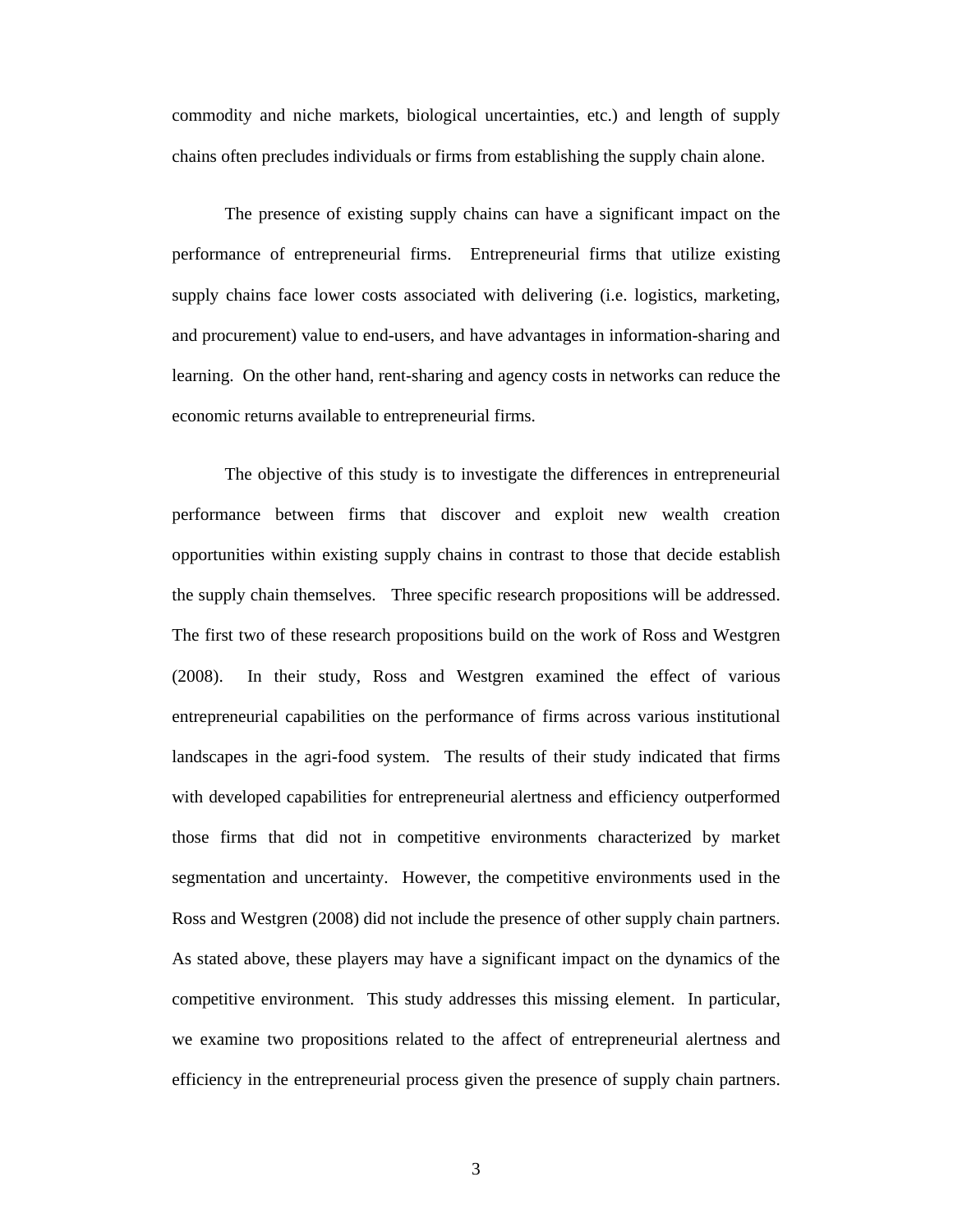Furthermore, this paper also examines the role of supply chain partners in the entrepreneurial process. As indicated previously, entrepreneurial firms that utilize existing supply chains face lower costs associated with delivering (i.e. logistics, marketing, and procurement) value to end-users, and have advantages in informationsharing and learning. On the other hand, rent-sharing and agency costs in networks can reduce the economic returns available to entrepreneurial firms. To test these propositions, this paper develops an agent-based simulation model (ABM) to examine the differences in performance between firms that link to existing supply chains and those that do not to exploit entrepreneurial opportunities.

The conceptual frameworkfor our model is presented in the next section. In the third section, an agent-based model is developed and several experiments are defined to examine the stated research propositions. The results of these experiments are presented in the following section. Finally, we discuss several implications of this research and introduce future directions for research.

#### **Entrepreneurial Theory**

Entrepreneurship is a process in which firms search for, discover and exploit new profit opportunities by engaging in arbitrage or innovation activities (Ross, 2008). The literature on entrepreneurship suggests that several characteristics of the entrepreneurial firm affect the outcomes of this multi-step process: alertness to new opportunities (Kirzner, 1979; Shane, 2000), subjectivity and judgment (Knight, 1921; Foss & Klein, 2005), decisiveness /speed to market, and uncertainty-bearing (Knight, 1921), and aspirations (Ross and Westgren, 2008; Ross, 2008). For the purposes of this paper, we will focus only on entrepreneurial alertness. In addition, the ability of a firm to create wealth is also affected by the efficiency with which a firm exploits the profit opportunity. This includes both efficiency of the firm in the production process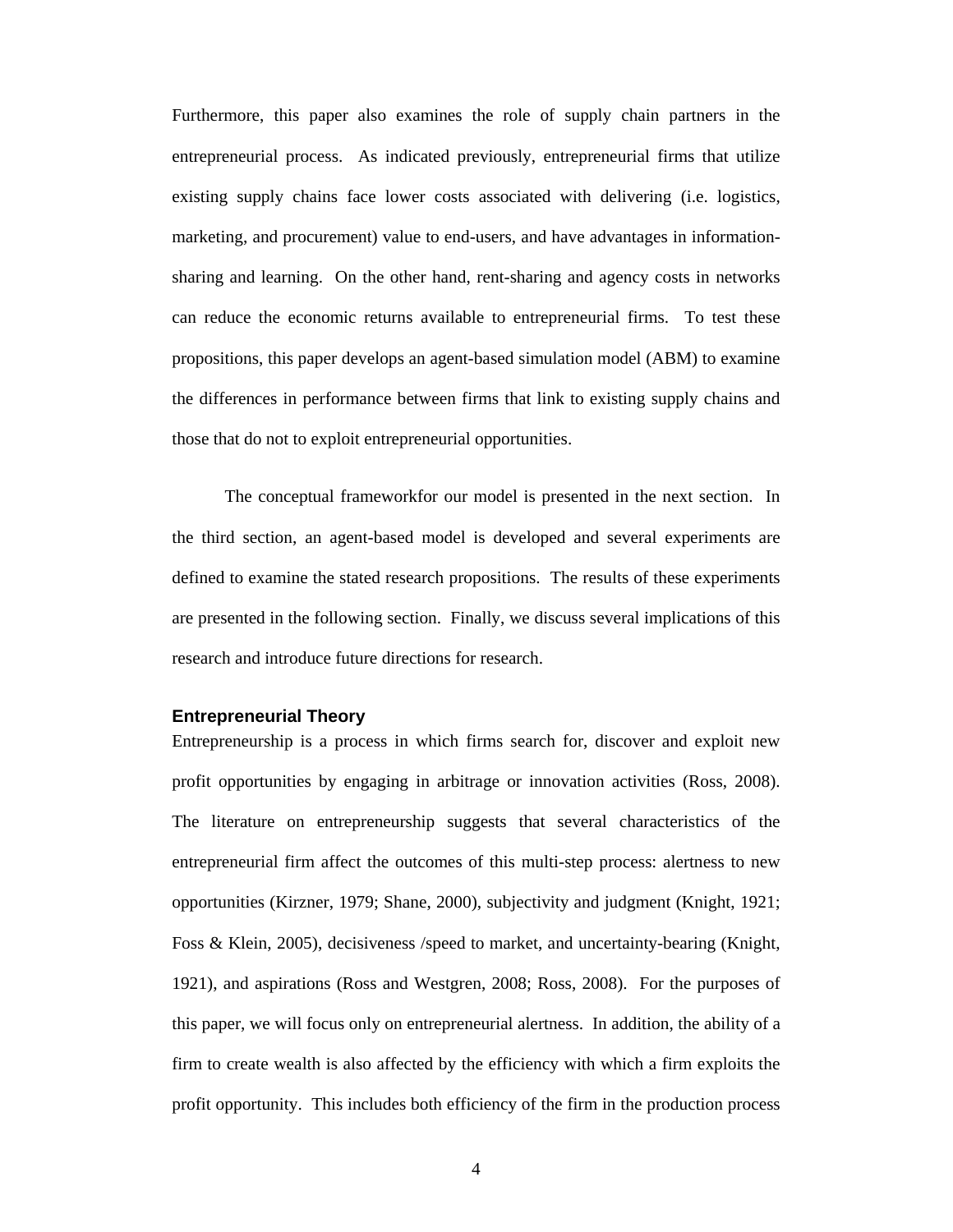as well as how it organizes the supply chain to deliver its product or service to customers. In our case, we consider two potential supply chain structures: directmarking and partnership with existing supply chain partners (i.e. processors, retailers, etc.)

*Alertness<sup>1</sup>* . Alertness refers to a firm's ability to discovery and recognize potential profit opportunities. Following the Austrian economics paradigm, entrepreneurial discovery is related to the possession idiosyncratic information sets (Casson, 1997; Shane, 2000). According to Hayek (1945: pg. 519), "knowledge of the circumstances of which we must make use never exists in concentrated or integrated form, but solely as the dispersed bits of incomplete and frequently contradictory knowledge which all separate individual [firms] possess." The possession of unique information by firms, therefore, is what allows firms to be alert to opportunities that others are not and to value goods and services at different prices than other market participates (Hayek, 1945; Kirzner, 1997; Shane, 2000).

A firm can obtain unique information from three different sources: prior knowledge (Shane, 2000), investment in new (specific) information (Fiet, 2002), and through interactions with its social network (Granovetter, 1973; Hoang, *et al*., 2003). Thus, each of these information sources can lead to the recognition of entrepreneurial opportunities they may not be seen by other firms.

**Proposition 1:** *Ceteris paribus*, firms with high levels of alertness will generate greater entrepreneurial returns and achieve greater survival rates that those with lower levels of alertness.

#### **Extraction Theory**

 $\overline{a}$ 

A necessary condition for firms to created wealth is that they must extract rents from

the entrepreneurial opportunities that they discovery. Typically, this requires firms to

<sup>&</sup>lt;sup>1</sup> For further discussion on the entrepreneurial capability of alertness see Ross, R.B. (2008) Modeling the Economic Returns to Entrepreneurial Behavior: Theory and Applications. Saarbrucken, Germany: VDM Verlag Dr, Muller.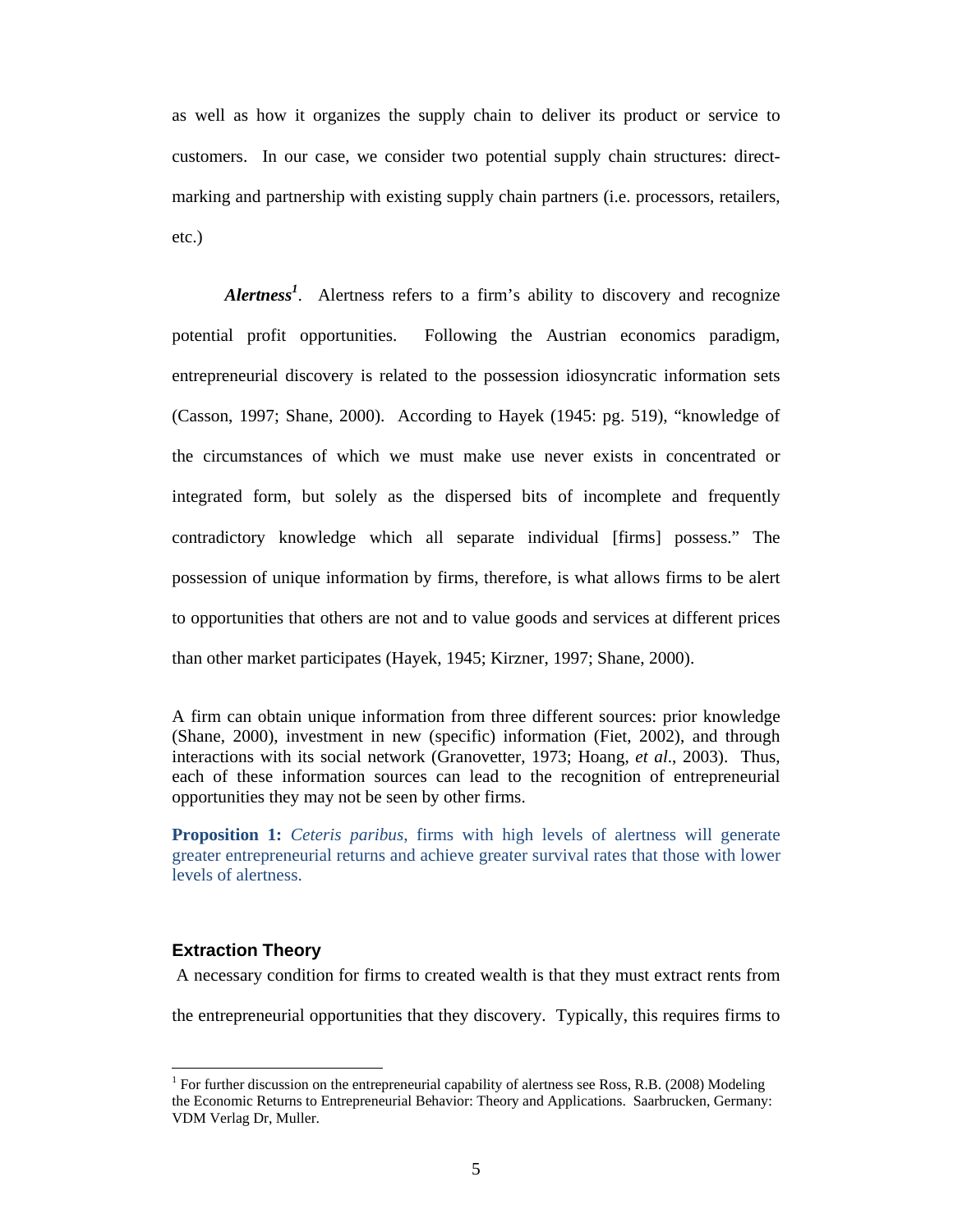engage in the production of a good or service that can be exchanged with other members of the economic community. Given these requirements, firm efficiency and supply chain structure are two factors that are likely to have a significant effect of the ability of a firm to create wealth.

*Firm Efficiency.* Wealth is created by the firm if the value they receive for their good or service is greater than sum of the costs they incur to produce it. Production requires that firms extract resources from their environment that can be combined and converted into the desired good or service. The rate at which a firm can convert these extracted resources into their chosen good or service provides a measure of firm efficiency or productivity. The more efficient a firm is, the fewer resources it needs to extract to produce one unit of good or service. Since it is costly to extract resources, firm efficiency can have a significant impact on the value a firm is able to create.

**Proposition 2**: *Ceteris paribus*, firms that can efficiently convert resources to revenues will generate greater entrepreneurial returns and achieve greater survival rates than those that are less efficient.

*Supply Chain Effects.* The presence of existing supply chains can also have a significant impact on the performance of entrepreneurial firms. Existing supply chains give entrepreneurial firms the option to align with partners to provide additional value to end users and to potentially appropriate greater rents from their entrepreneurial activities. Other benefits of aligning with supply chain partners include, but are not limited to: the exploitation of shared economies of scale, learning from partners and competitors, management of risk and sharing costs, facilitation of tacit collusion, and the management of uncertainty (Barney, 2002).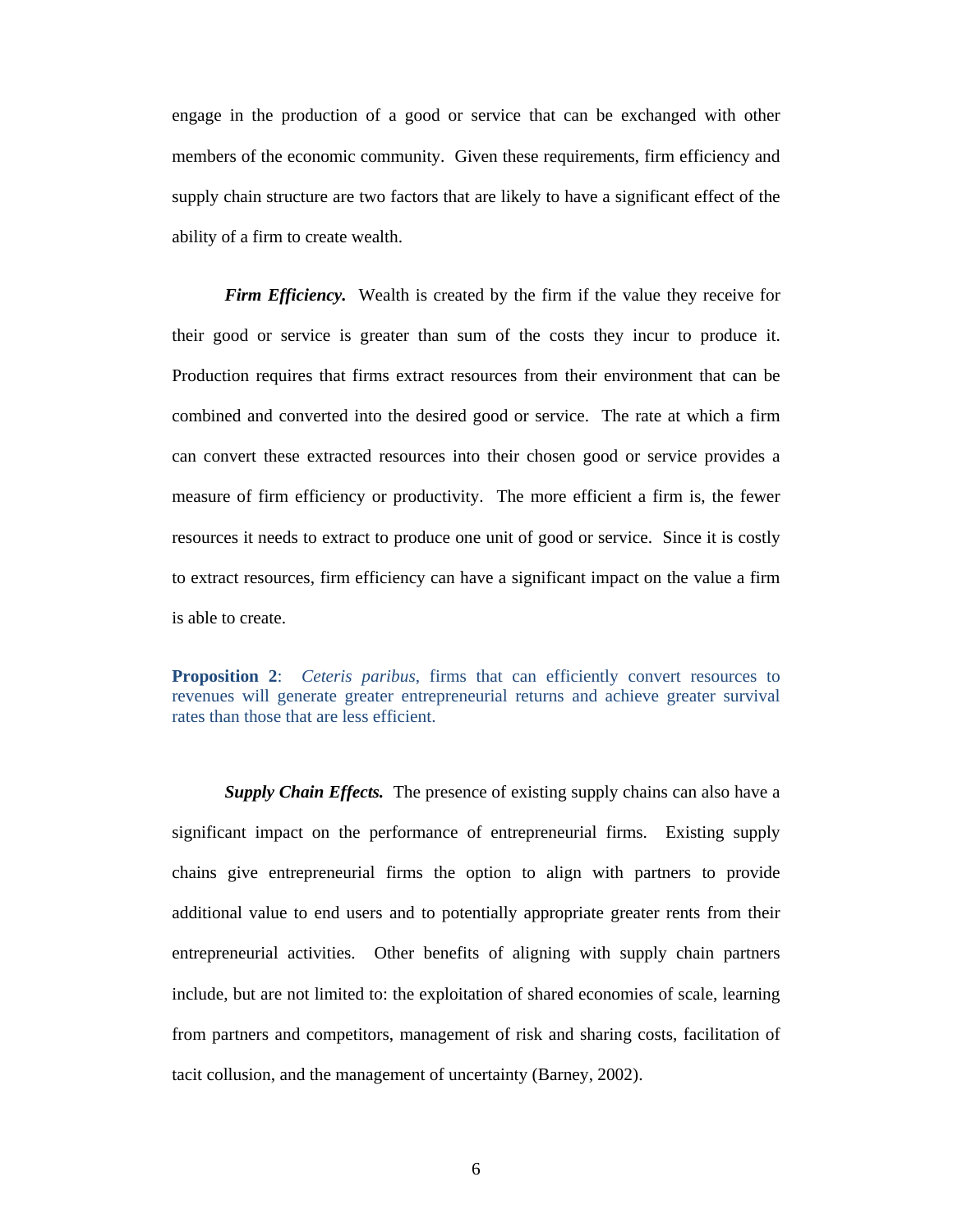On the other hand, rent-sharing and agency costs in networks can also reduce the economic returns available to entrepreneurial firms. In particular, strategic alliances are often faced with issues of adverse selection, moral hazard and holdups that may not only increase the costs of the entrepreneurial venture, but cause it to fail as well (Barney, 2002).

**Proposition 3**: *Ceteris paribus*, entrepreneurial firms that form alliances with supply chain partners to exploit new profit opportunities will generate greater entrepreneurial returns and achieve greater survival rates than those that exploit new profit opportunities independently.

#### **Methodology**

This paper develops an agent-based simulation model (ABM) to examine the differences in performance between firms that link to existing supply chains and those that do not to exploit entrepreneurial opportunities. The basic setup of our simulation model follows the framework introduced by Ross (2008) where agents search for, discover and exploit strategies for new wealth creation on a strategic landscape However, in this model, two types of agents exist: firms (i.e. producers) and supply chain partners (i.e. input suppliers, first handlers, processors, retailers, etc.); if desired, these two types of agents may link together to exploit an entrepreneurial opportunities together. The advantage of the ABM approach is that it is able to capture the complex and dynamic nature of the entrepreneurial process. As Ilegen, et al. (2000) state, ABMs are a particularly useful simulation methodology for examining phenomena in a stochastic, dynamic and non-linear world. Furthermore, ABMs facilitate the modeling of heterogeneous agent attributes and behaviors, and are able to capture the consequences of individual agent-level decisions at the system-wide level. The term agent, in this respect, refers to a self-contained entity (i.e. person, firm, or any other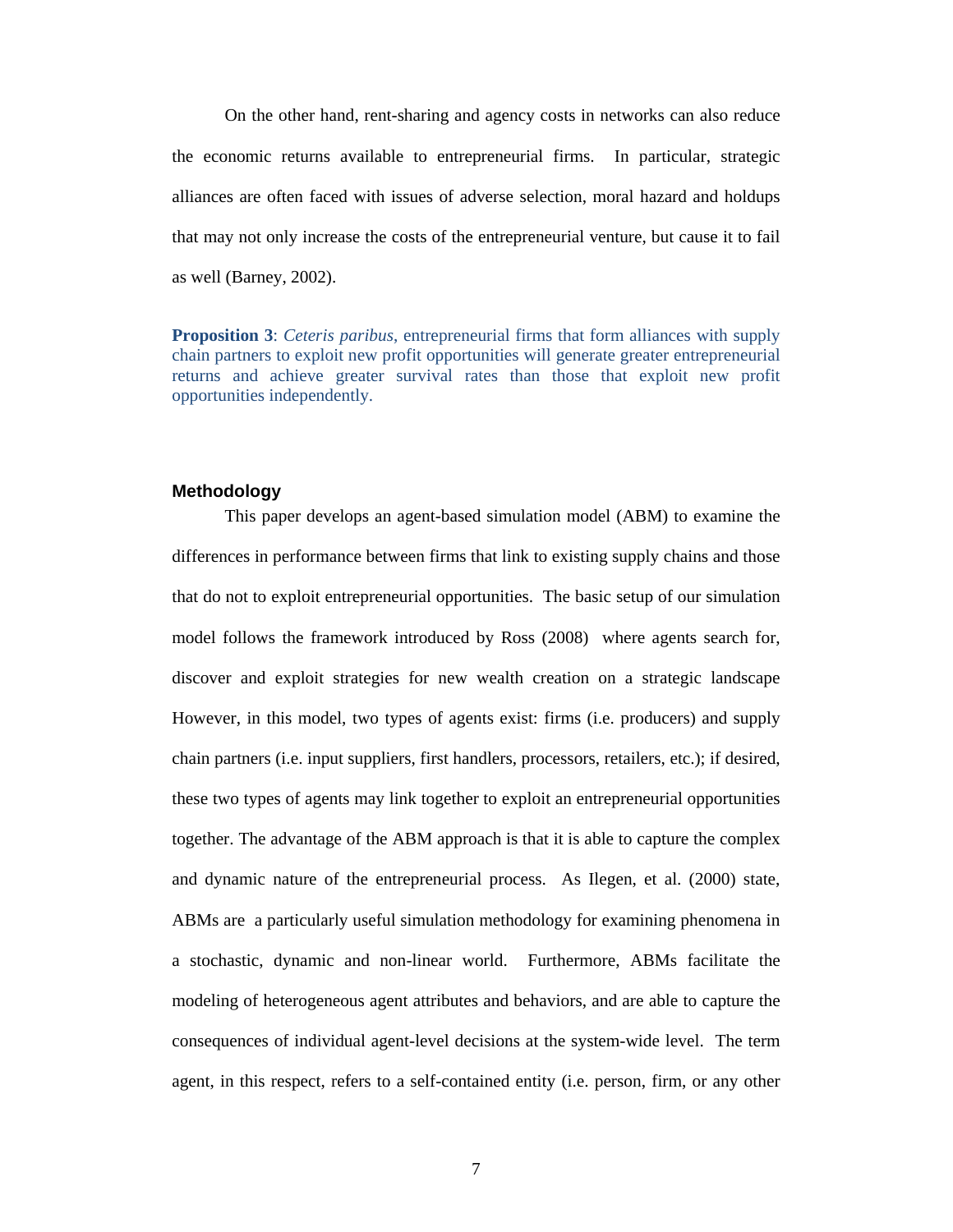type of organization) that can control its own actions based on its perceptions of the operating environment (Gilbert, *et al*., 1999). In addition to being autonomous, agents also have the properties of being able to interact with other agents through a common language (i.e. rule set), to perceive and respond to changes in their environment, and to engage in goal-seeking behavior (Gilbert, *et al*., 1999).

The logic of the agent-based methodology is to simulate the individual behavior of each agent, allowing them to interact with other agents and their environment, to reveal emergent macro-level patterns of system behavior (Schelling, 1978; Axelrod, 1997). As various studies have shown, seemingly simple behavior rules for individual agents can lead to some very complex and unexpected outcomes to can have significant policy implications (Epstein, et al., 1995; Axelrod, 1997).

This model is explicit in the inclusion of multiple (simulated) agents (i.e. firms and supply chain partners) with simple behavioral rules of action and interaction, so as to elicit complex emergent outcomes. Moreover, we force agent behaviors into patterns of fixed and parametrically variable limits, so as to control the simulations in an experimental sense. This design ignores the theory-testing possibilities that exist if the simulation has an explicit gaming framework. We recommend Klabbers (2006) for a cogent discussion of theory testing in the gaming paradigm.

#### **An Agent-Based Model of Entrepreneurial Behavior in Supply Chains**

This study utilizes the agent-based framework to capture the dynamic interactions of heterogeneous agri-food producers as well as their movement across a strategic landscape. Furthermore, by adapting an agent-based model developed by Ross (2008), we are able to explore the effects of supply chain partners on the wealth creation process.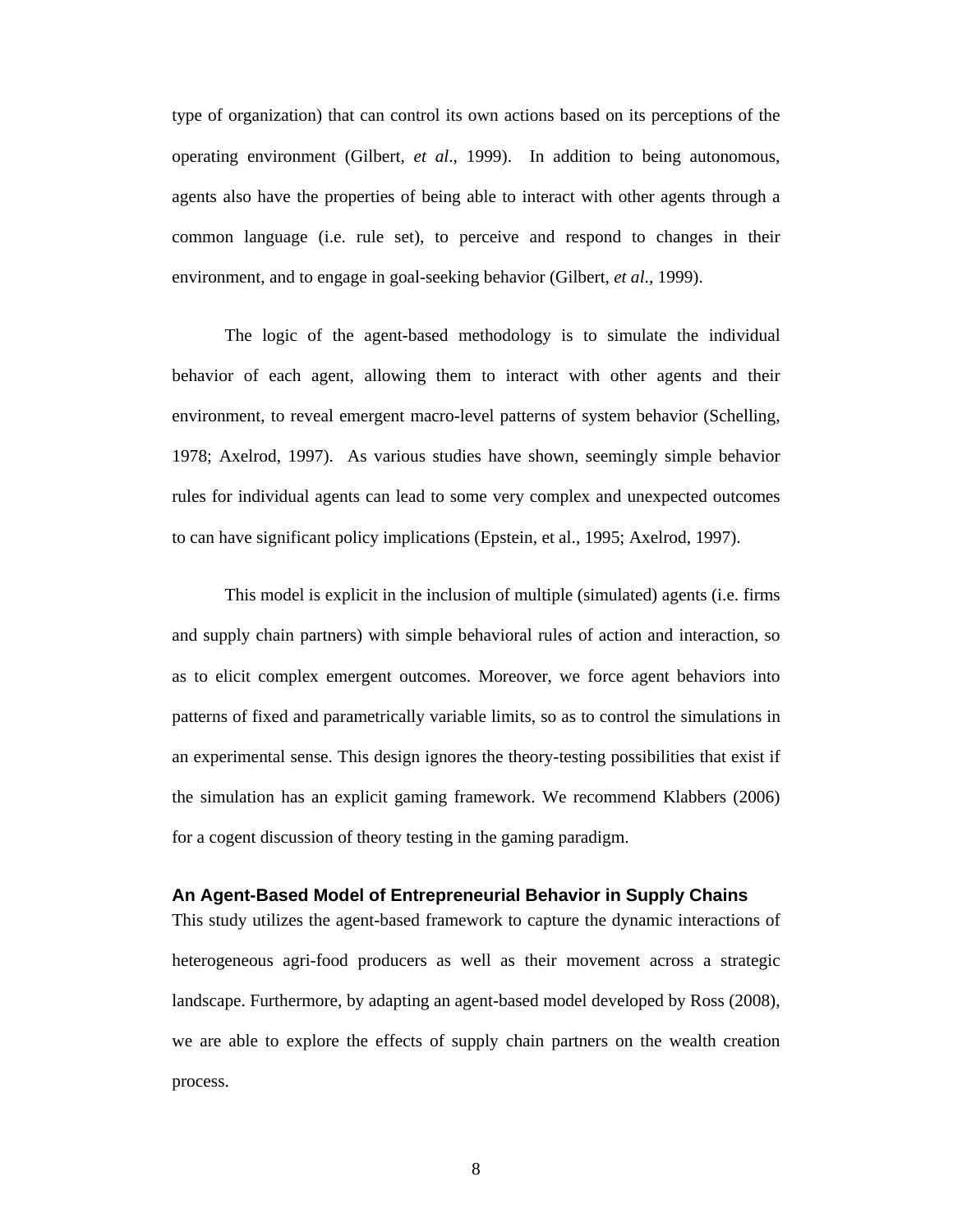Following the Ross (2008) model, the base model is setup with a simulation landscape that is populated with strategies of varying levels of potential profitability given the available resource set as well as with firms that have varying capabilities to use those strategies effectively to create wealth. Behavioral rules are also defined for each firm to govern their internal processes along with their interactions with other firms and the environment. These behaviors are summarized as follows. All firms begin by extracting the limited rent-generating resources from their chosen strategic niches (randomly assigned). However, entrepreneurial firms will also periodically search out alternative strategic niches as their expectations for the future profitability in their current niche diminishes. An innovator will move to those alternative strategy spaces that they judge to offer the greatest expected opportunity for future profits. Interactions between firms occur when two firms occupy the same strategic niche. In this case, firms compete for the rent-generating resources of that niche. A full description of the simulation landscape and the various firm attributes (i.e. alertness and efficiency) as well as explicit explanation of firm behavior used in this model can be found in Ross (2008).

In addition to the model setup in the Ross (2008) model, the model presented in this paper adds several other features. In particular, in this paper, since we are concerned with the role of supply chain partners in the wealth creation process, the explicit existence of an additional set of agents (i.e. partners) and a firm's linkability to those agents are considered.

*Additional Firm Attributes.* This model assumes that in order to extract resources/profits, firms may be able to link to supply chain partners. By doing so, firms are able to decrease their costs of extraction by outsourcing part of the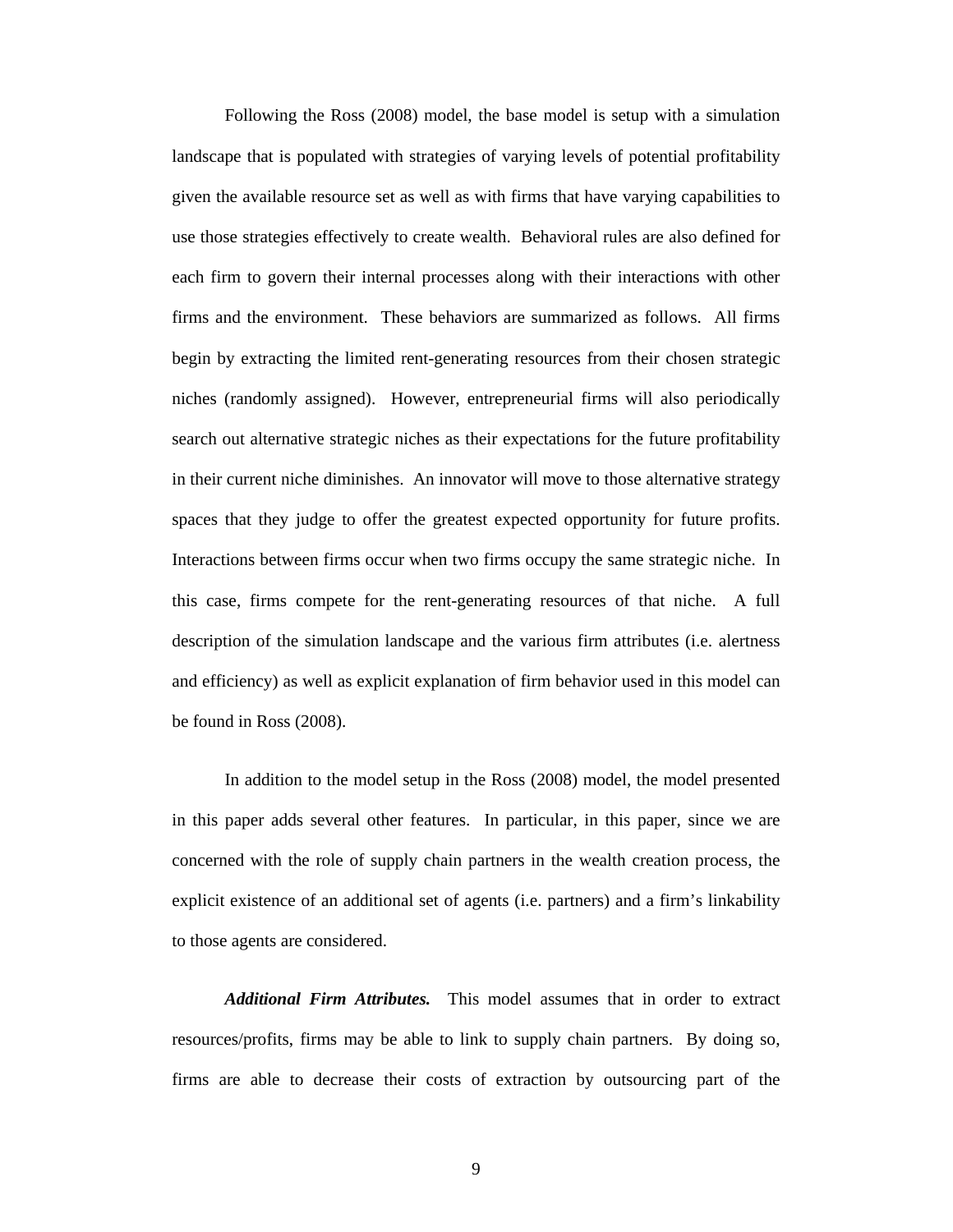extraction process to supply chain partners. Thus, an additional firm attribute for partner *linkability* is added to the Ross (2008) model. This attribute captures the firm's preference to distribute its products either directly (linkability  $= 0$ ) to the consumer or via supply chain intermediaries (linkability = 1). *Partner Attributes.* In this simulation model, attributes are also defined for the new set of agents (i.e. partners). Furthermore, similar to the firm population, it is assumed that not all supply chain partners are created equal. The heterogeneity of partners is instituted by allowing partners to have varying levels of three attributes: region size, attraction, and power.

*Region size* refers to the landscape space or the number of strategies that the partner is able to serve. This region size is linked to the capabilities of the partner firm and the strategies that they employ. Although exogenous to this model, this notion of region size is consistent with the population ecology literature that categorizes partners that service a narrow set of strategic niches as specialists, and partners that are able to service a wide set of strategic niches as generalists (Hannan, *et al*., 1977).

Partner *attraction* indicates the ability of a partner to attract a firm to form an alliance with it. Just as a firm must extract resources from the environment to generate profits, it is assumed that partners generate wealth by forming alliances with these firms. This alliance formation may take place either by persuading a firm using a strategy outside its service area to use a strategy within it, or by convincing firms already within its service area to enter/maintain an alliance. In our case, partners persuade firms to ally with them by increasing the 'perceived' value of the strategies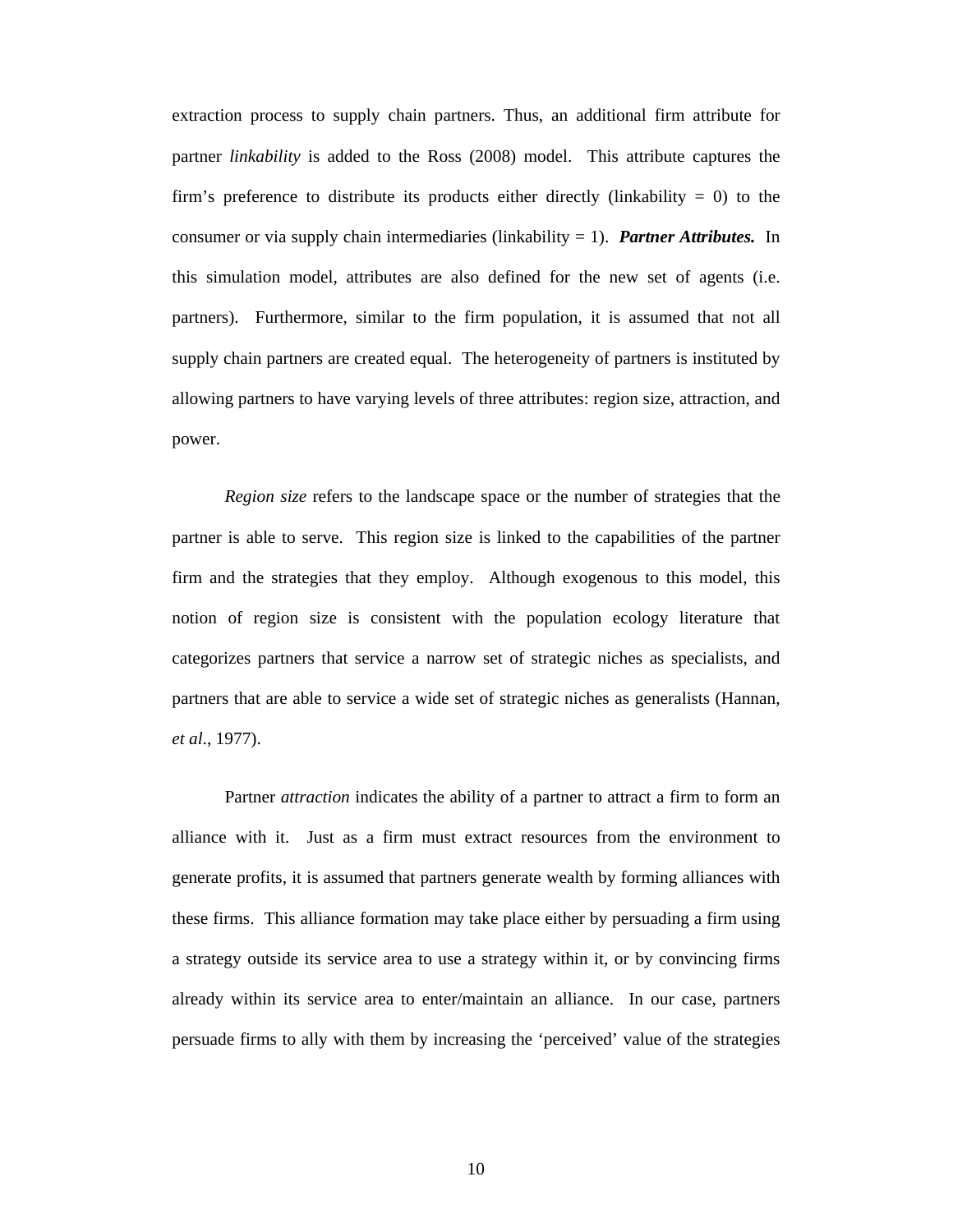that it services. Note, however, that this perceived value is only available to linkable firms and partners may only form alliances with linkable firms.

Finally, partners have a 'realized' *power* to increase the value of strategies that it services for firms. This ability is captured in the partner power attribute. The power attribute decreases the costs of extraction for firms. For example, if a firm is affiliated with a partner that has a power of 2, the realized efficiency of the firm is doubled. This attribute, therefore, captures the decrease in costs associated with outsourcing some of the activities required for the firm to produce and distribute its product to consumers.

*Partner-Partner Interactions.* Supply chain partners do not interact directly. However, since their regions may overlap, they may interact indirectly through the apparent competition for firms. In this model, when agent firms occupy a strategy serviced by two potential partners, the firm chooses to ally with the partner with the greatest attraction level.

*Firm-Partner Interactions.* Firms that are linkable are able to interact with supply chain partners. This interaction occurs in two ways: 1) partners attract firms to supply chain alliances, and 2) partners and firms cooperate to improve the efficiency of the supply chain thereby decreasing the costs associated with meeting demand.

*Firm Learning.* This model also allows for firms to learn and improve their levels of alertness and efficiency over the course of the simulation time period. With respect to alertness, it is assumed that firms may increase their alertness level by learning about potential profit opportunities from other firms that are close (or connected) to them. That is, firms learn from their social networks. The gain to alertness from this type of learning is illustrated in Figure 1.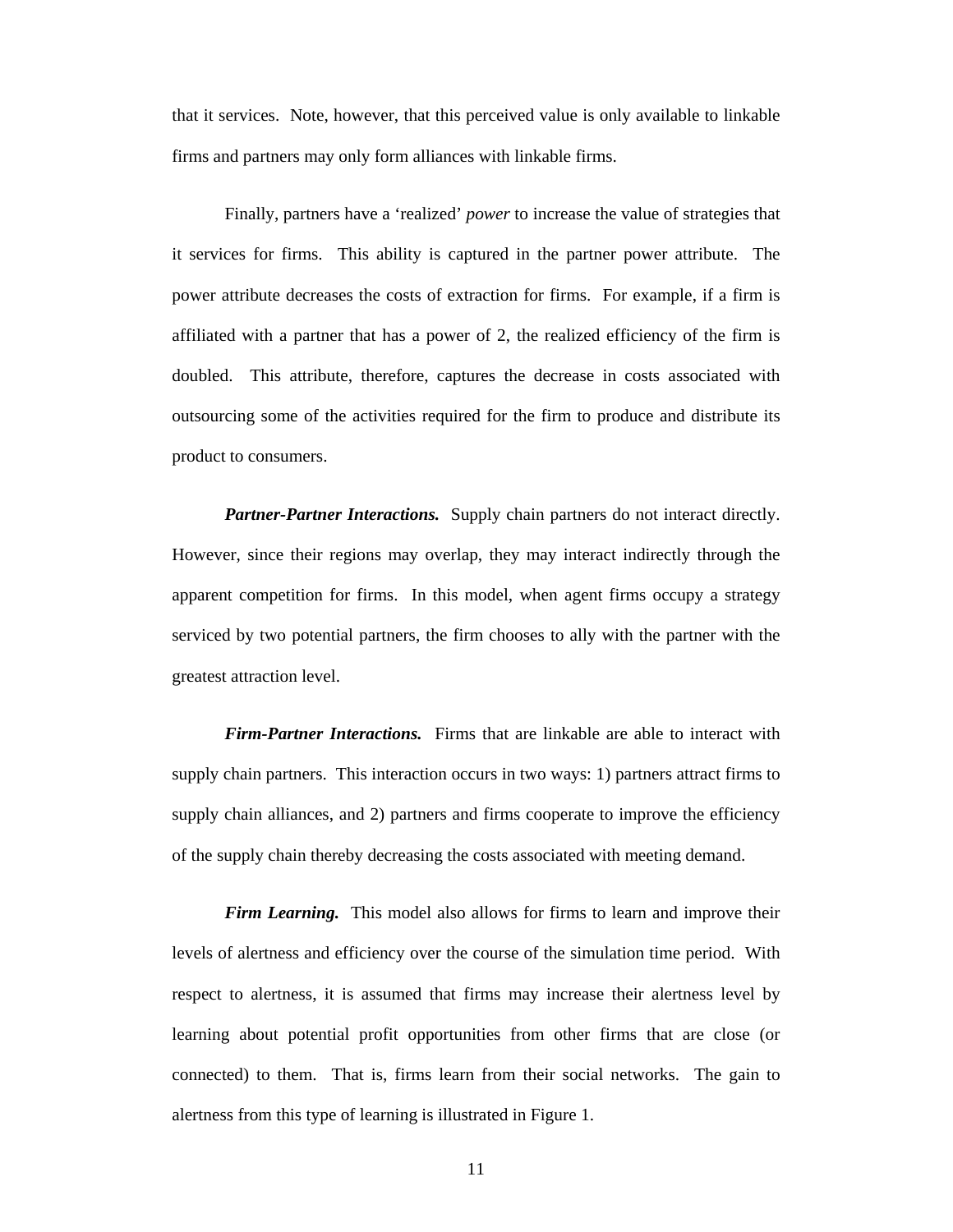Firms may also learn from their experiences utilizing a specific strategy (i.e. niche) or from their experience in a specific alliance. This model captures both of these learning mechanisms. Both time spent in a specific strategic niche and time spent with a specific partner increase firm efficiency. The efficiency gain for each of these mechanisms is also illustrated in Figure 1.

*Population Dynamics.* Firms enter and leave the simulation environment according to a set decision rules. Initially, the simulation begins with 10 firms after which time 10 additional firms enter the simulation environment every 50 time units, beginning at T=25. Each grouping of firms represents a population cohort (only the results for cohort 1 are presented here). The removal of firms from the simulation occurs according to two criteria: 1) bankruptcy (i.e. firm wealth  $\langle 0 \rangle^2$ , or 2) lack of viable profit opportunities (i.e. the firm cannot find an alternative strategic niche that is expected to meet its aspirations for profits for six consecutive time periods).

*Experiments.* Simulation experiments were designed to determine the effect of supply chain partnership on firm performance. The parameters for each of the experiments are outlined in Table 1. For each experiment, we parametrically vary one firm attribute (i.e. alertness or efficiency) while keeping all others fixed at mid-range levels. At the same time, we also parametrically vary one or more partner attributes (i.e. region size, attraction, power) depending on the simulation design. In addition, model conditions were adjusted across experiments to allow for various organizational phenomena such as learning and partner alliances to determine their effect on the wealth creation process. Monte carlo simulations were conducted for each experiment consisting of 100 simulation runs. Upon execution of these

 $\overline{a}$ 

 $2$  Firms begin the simulation with an initial wealth endowment of 50 units.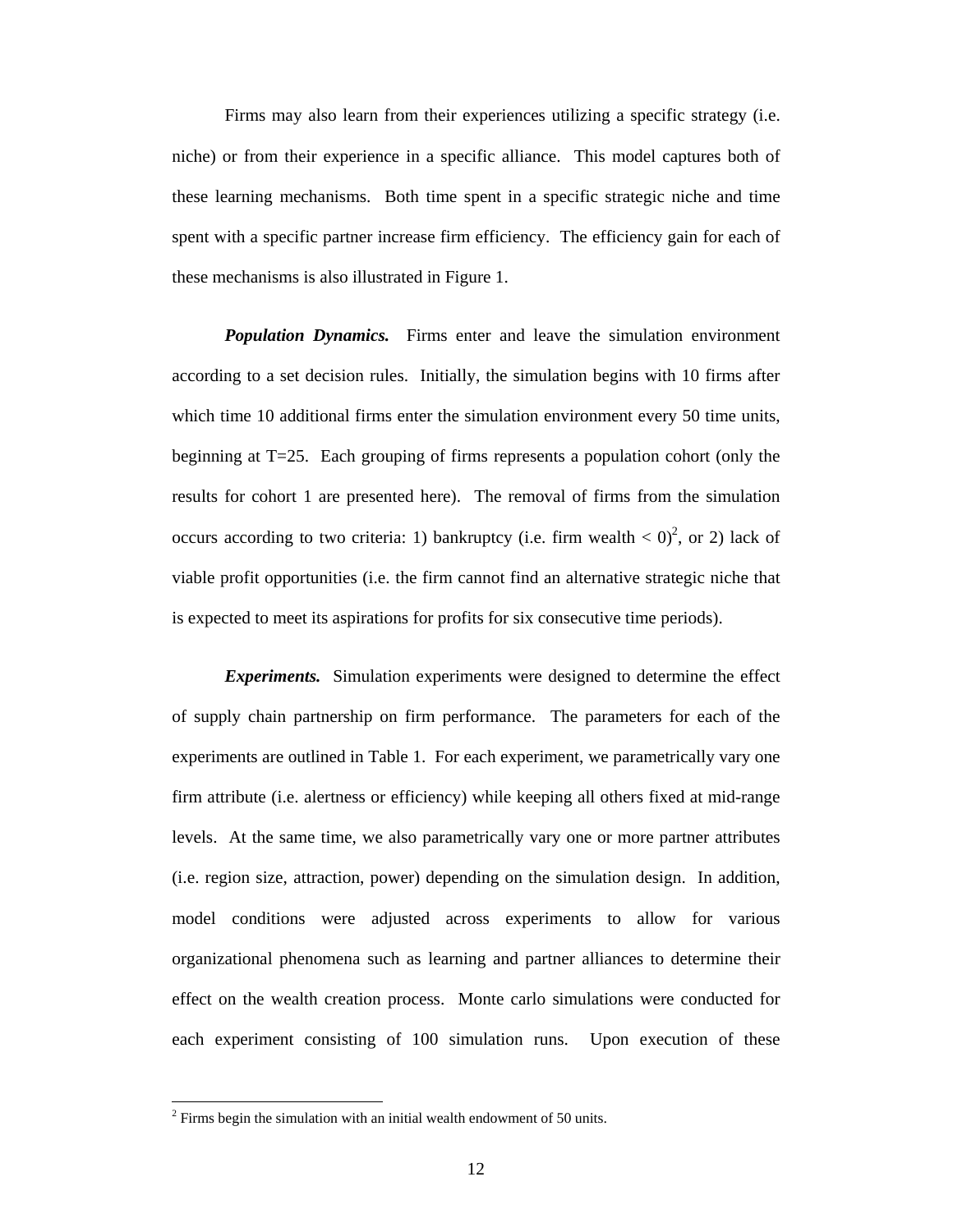experiments, the model results reveal several significant findings about the dynamics of firm strategy. These results are presented below<sup>3</sup>.

#### **Results**

 $\overline{a}$ 

The results from the simulation experiments are presented in Tables 2 (AL Models) and 3 (EF models). The AL Models represent those models where firms have heterogeneous levels of alertness, and EF Models represent those models where firms have heterogeneous level of efficiency.

#### **Firm Alertness Models**

The firm alertness models (i.e. firm efficiency is held constant) point to several important findings about entrepreneurial behavior in supply chains.

*Base AL Model.* First, it is important to note the differences between the base AL and EF models. As Figure 2 shows, models which allow firm efficiency values to vary, on average, create more wealth over time per firm and cohort than do models where firm alertness is variable. However, such models also result in a greater number of firm deaths (i.e. bankruptcies) than alertness models. These two results together reflect the relative importance of firm efficiency in the wealth creation process. That is, firm efficiency has a greater effect on the survival and wealth creation ability of firms than firm alertness. That said, however, there is a strong positive relationship between a firm's level of alertness and its survival and wealth creation ability (see Figure 2).

*AL Partner Attribute Models.* The partner attribute models explore the effect of partner relationships on the wealth creation process. In particular, three partner attributes are considered: region size, attraction and power. The results of the

<sup>&</sup>lt;sup>3</sup> Results are only presented for firms in the first cohort. However, later cohorts exhibited many of the same patterns.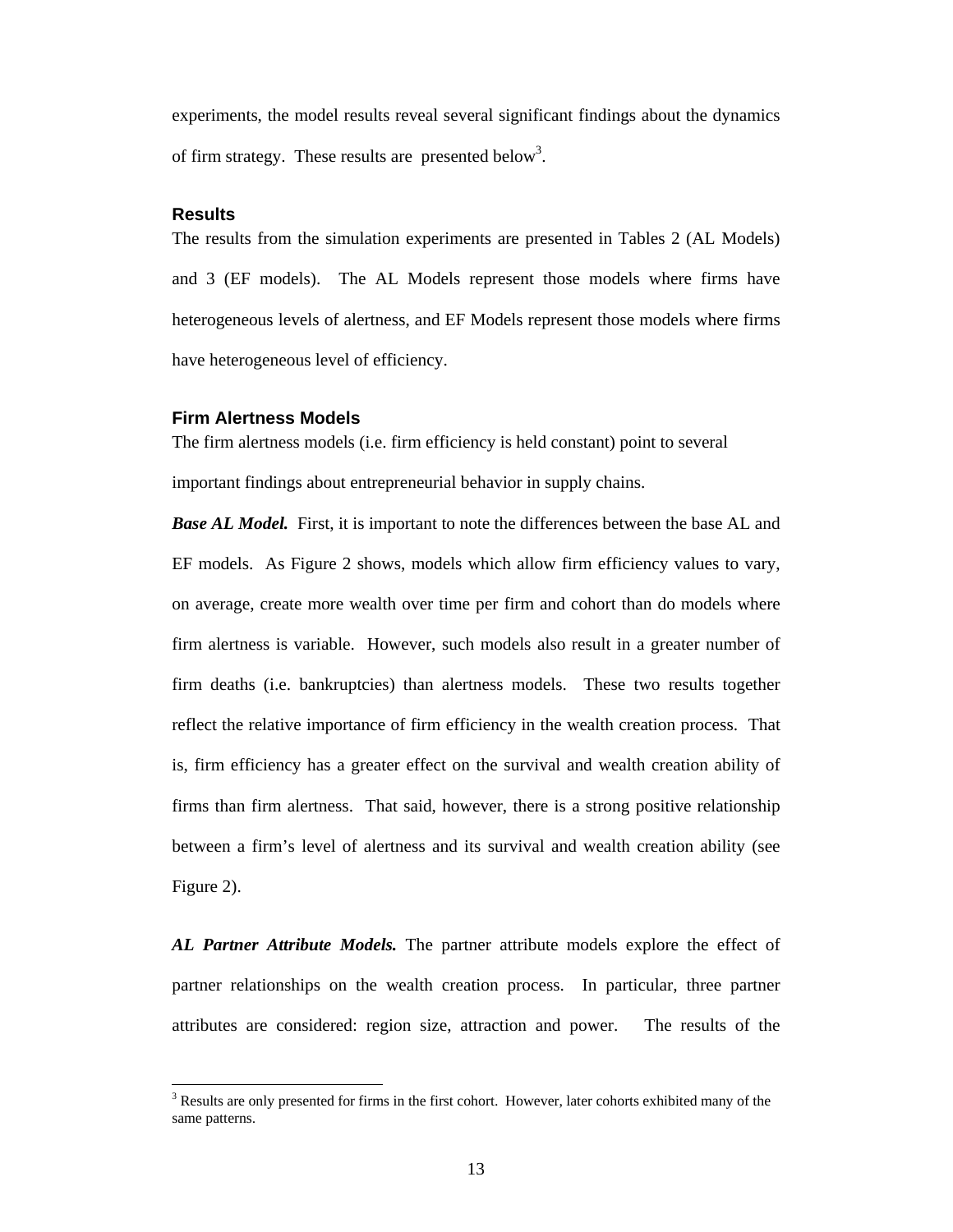simulation experiments highlight several expected and unexpected relationships. Expectedly, the results indicate that partner attributes have a greater effect on firms that are able to form alliances with partners (i.e. linkable firms) than those that are not (i.e. non-linkable firms).

As Table 2 reveals there is two notable differences between the AL\_BASE model and the model in which partner region size is allowed to vary (i.e. AL\_RS). The two differences are that both the number of years of partner affiliation among linkable firms and the number of contacts (both firm types) have decreased significantly. Further investigation is required to explain the sources of these results. However, with respect to firm survival and wealth creation, no significant differences between the AL\_RS model and the AL\_BASE model were found. This is not particularly surprising as both partner attraction and power were set to 1 in this experiment. Under these parameters, there are no benefits from partner alliance.

However, partner attraction has a significant effect on firm survival and wealth creation (see AL\_Att model). When partner attraction is allowed to vary from 1, the simulation results reveal a significant negative effect on both of these measures among linkable firms (no effect on non-linkable firms). On the other hand, selection pressure based on firm alertness decreased for both linkable and non-linkable firms. With respect to linkable firms, this result may reflect a partner's ability to keep firms within the alliance and/or to attract firms to unprofitable niches.

The AL\_Pwr experiment reveals an opposite effect. In allowing partner power to vary (holding attraction constant) across the partner population, both firm survival and wealth creation increase. Furthermore, there is a substantial difference between the performance of linkable and non-linkable firms, with the former outperforming the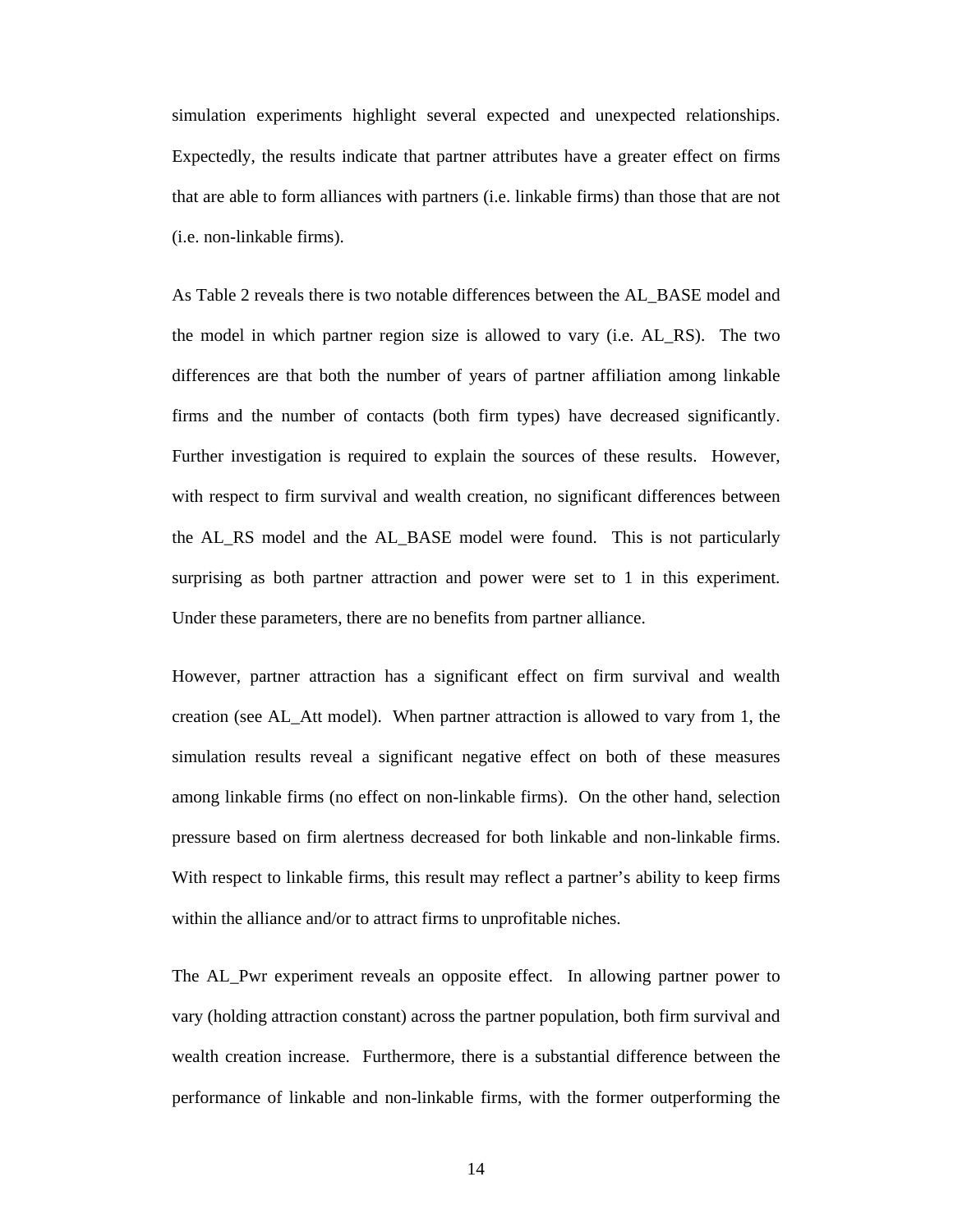latter over the simulation period. Also noteworthy is the finding that linkable firms stay in their partnerships longer under this scenario and that, although less than the AL\_BASE model, selection pressure based on firm alertness is actually greater in the AL\_Pwr model than in the AL\_Att model. This final point appears counterintuitive to what we would expect, since alertness is associated with discovery and discovery is of less importance to firms in this model (linkable firms stay in their partnerships longer).

The AL\_ALL model results reflect a combination of the results from the previous three models. However, it is significant to note that the negative effects of partner attraction have a greater impact of firm survivability than firm wealth creation. This is reflected in the comparison of the wealth created by the two different types of firms (i.e. linkable or non-linkable).

*AL Learning Models.* With respect to the learning models (i.e. AL\_ALL(L), AL\_RS(L), AL\_BASE(L)), the simulation results indicate the positive effect of learning on firm survivability and wealth creation for both types of firms. Learning, furthermore, reduces selection pressure based on firm alertness. The effect of learning is, however, greater for linkable firms than for non-linkable firms. This result may reflect the added efficiency benefits that a firm receives for staying with a partner over time as well as the alertness benefits received as firms cluster together in partner alliances (see Figure 1c).

## *Firm Efficiency Models*

In comparison to the AL models, the simulation results for the EF models (i.e. firm alertness is held constant) highlight many of the same dynamic relationship as do the AL models.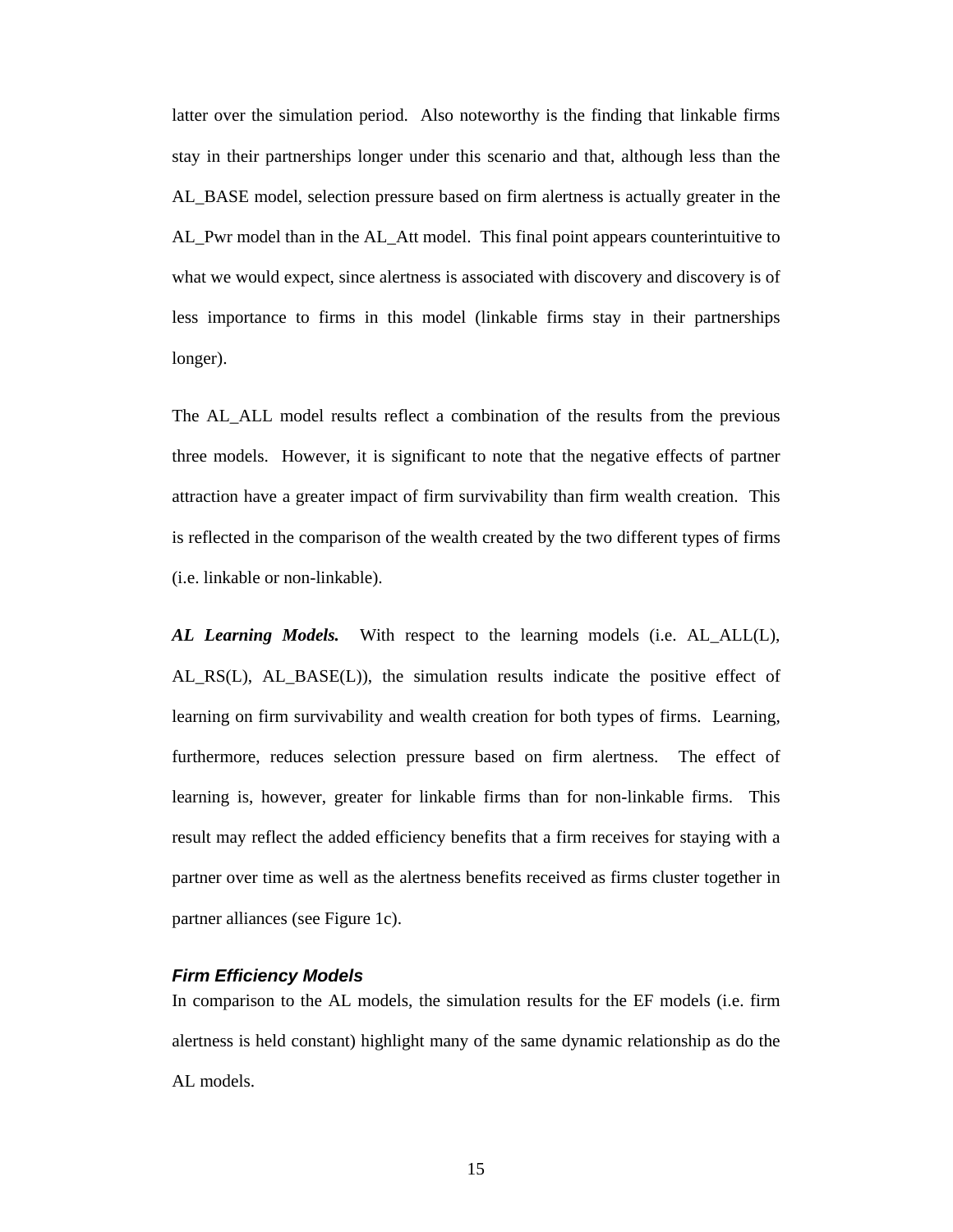*Base EF Model.* As shown in Figure 2, firm efficiency has a strong positive effect on wealth creation and survivability. In fact, firm efficiency tends to have a greater absolute effect on firm wealth creation and survivability than does firm alertness.

*EF Partner Attribute Models.* Similar to the AL\_RS model, the EF\_RS models varies only slightly from its base counterpart (i.e EF\_BASE). However, as noted in the AL models, allowing the partner region sizes to vary results in a significant drop in the number of years that a linkable firm spends in a partner alliance as well as the number of contacts it develops. The result seems counterintuitive, as one would expect that an increased region size would increase the number of partner affiliation years and the number of contacts a firm has. Obviously, this is an area that needs further research.

The EF\_Att simulation results also support the claim that partner attraction increases firm mortality, particularly among linkable firms, and decreases the average level of wealth created by all firms. In comparison to its AL counterpart though, the EF\_Att model does not exhibit that same magnitude of firm mortality or losses in wealth creation as the AL model. The result may reflect the ability of efficient firms to better "weather the storm" in the short term than alert firms.

Partner power also has a similar effect on firm survivability and wealth creation as in the AL model. Firm wealth creation increases substantially for linkable firms and percentage of firms that are linkable at the end of the simulation time period has increased. However, unlike the AL model, average wealth creation among nonlinkable firms has actually decreased and selection pressure based on firm efficiency has been reduced when compared to the BASE efficiency model. This latter result may indicate that with linkable firms preferring partner alliance (i.e. average number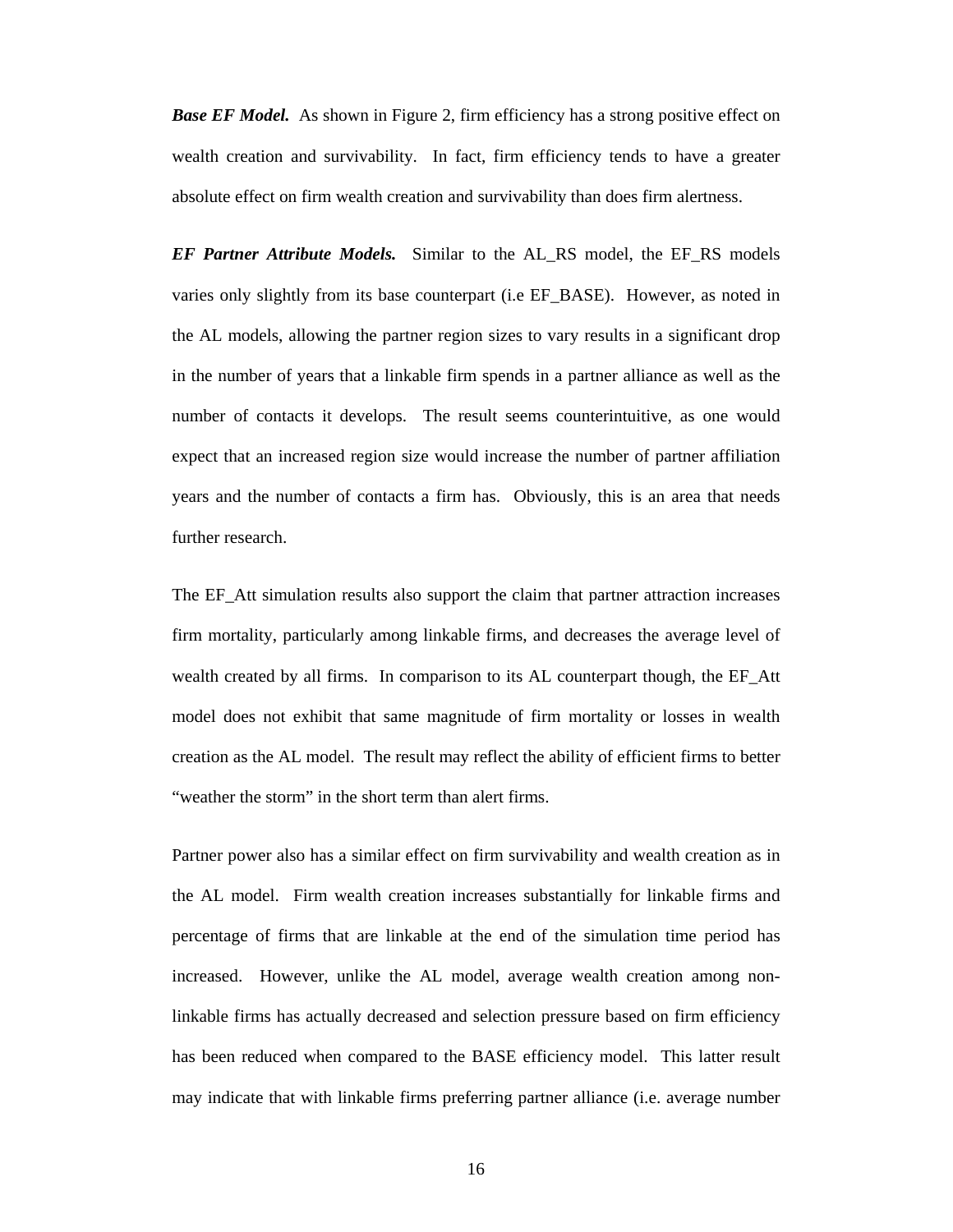of years that a firms is affiliated with a partner has risen from 49.85 in the BASE model to 75.64), there are greater opportunities for non-linkable to find valuable strategic niches. This finding is also evident in the AL\_Pwr model as well. Also of note is that the number of contacts for both linkable and non-linkable firms has dramatically increased. Given that the level of firm mortality is the same in this model as in the EF\_BASE model, it appears this simulation parameterize may have a clustering effect. This finding is also similarly found in the AL\_Pwr model.

Finally, with respect to the model where all partner attributes are allowed to vary, the results indicate that the benefits of partner power on firm wealth creation and survivability are offset by the costs associated with partner attraction. As found in the AL\_ALL model, the effects of the latter attribute again outweigh those of the former.

*EF Learning Models.* The learning models all increase average firm wealth creation above the EF\_BASE model. Furthermore, with respect to the EF\_ALL(L) and EF\_BASE(L) models, firm mortality is also reduced and there is significantly less selection pressure based on firm efficiency, particularly for linkable firms. This latter result is again reflective of the fact that linkable firms also receive an efficiency gain for participating in partner alliances over time. In the EF\_RS(L) model, however, partner attraction appears to continue to have a substantial effect on firm survivability. This result was also found in the AL model.

In summary, the simulation experiments reveal several interesting results that have consequences for agri-food managers interested in engaging in entrepreneurial behavior. The results of these experiments include:

1. Unexpected tradeoffs exist among entrepreneurial characteristics

17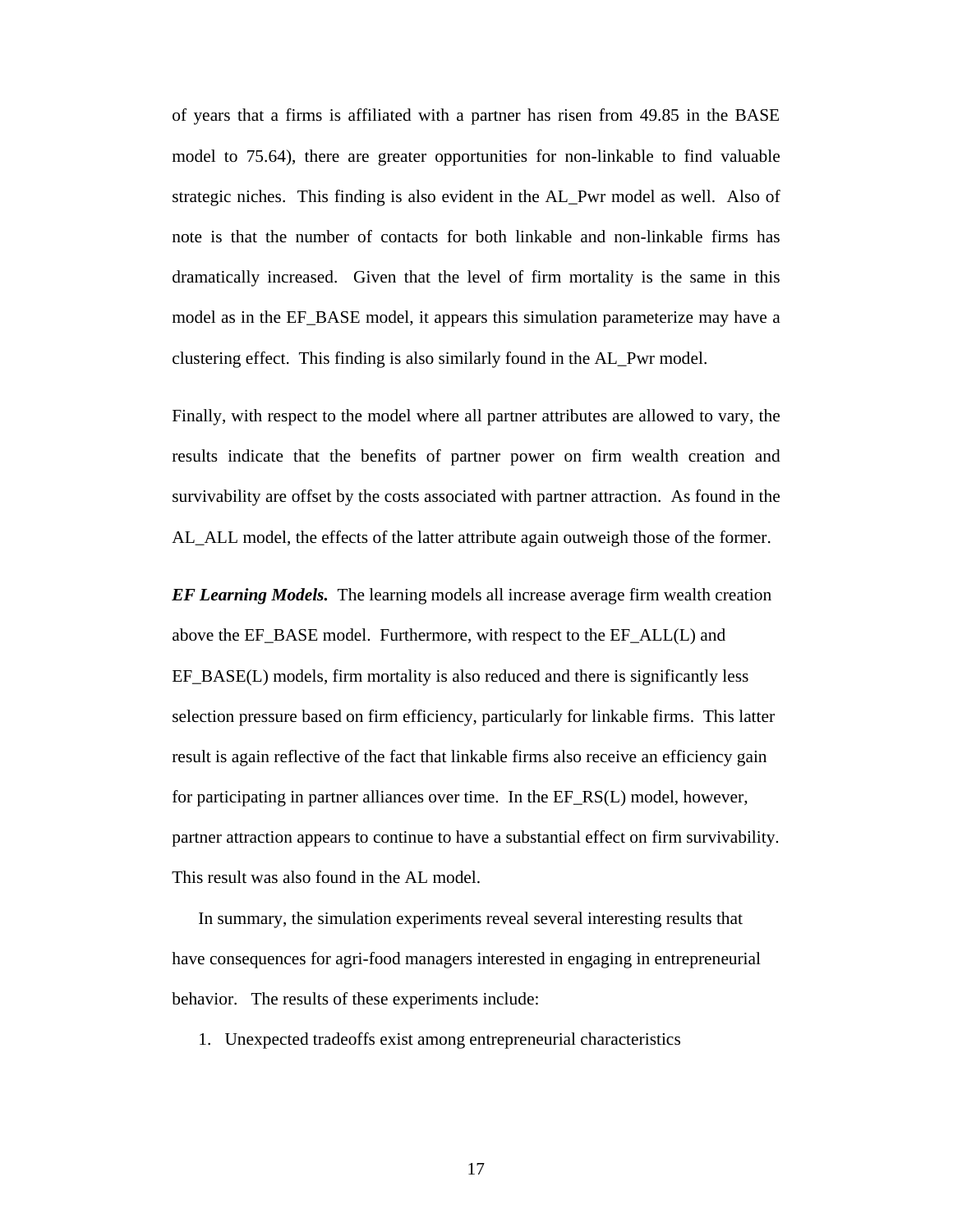- 2. Firms that have high linkability characteristics face lower rent dissipation from competitor firms in the market
- 3. Search behaviors for new opportunity are altered by the existence of existing chains
- 4. Wealth increases with a firm's alertness level, because it permits firms
	- a. to find most valuable strategic niches; and
	- b. to find supply chain partners with superior network linkages

### **Conclusion**

As the results discussed above indicate, the use of existing supply chain networks to exploit entrepreneurial ventures can have a significant effect on firm performance. Furthermore, the results of the simulation experiments support the research propositions introduced in this study. Wealth and survivability both increased with a firm's level of alertness. This finding was true for both linkable and non-linkable firms. Though this finding is not particularly unexpected, it does indicate that firm alertness permits firms to find the most valuable strategic niches for all types of firms, and allows linkable firms to find supply chain partners with the advantageous network links. Likewise, firm efficiency was found to increase both wealth creation and survivability for both firms. Finally, and of particular interest to this study, the ability of a firm to align with strategic partners to appropriate the returns to entrepreneurial behavior (i.e. firm linkability) was shown to increase the overall wealth creation ability of entrepreneurial firms via lower rent dissipation from competitor firms in the market. This finding supports our third research proposition.

From an agri-food entrepreneur's perspective this latter finding signals the importance of aligning with existing agri-food supply chains to distribute their products. When taken in consideration with the increasing consolidated nature of the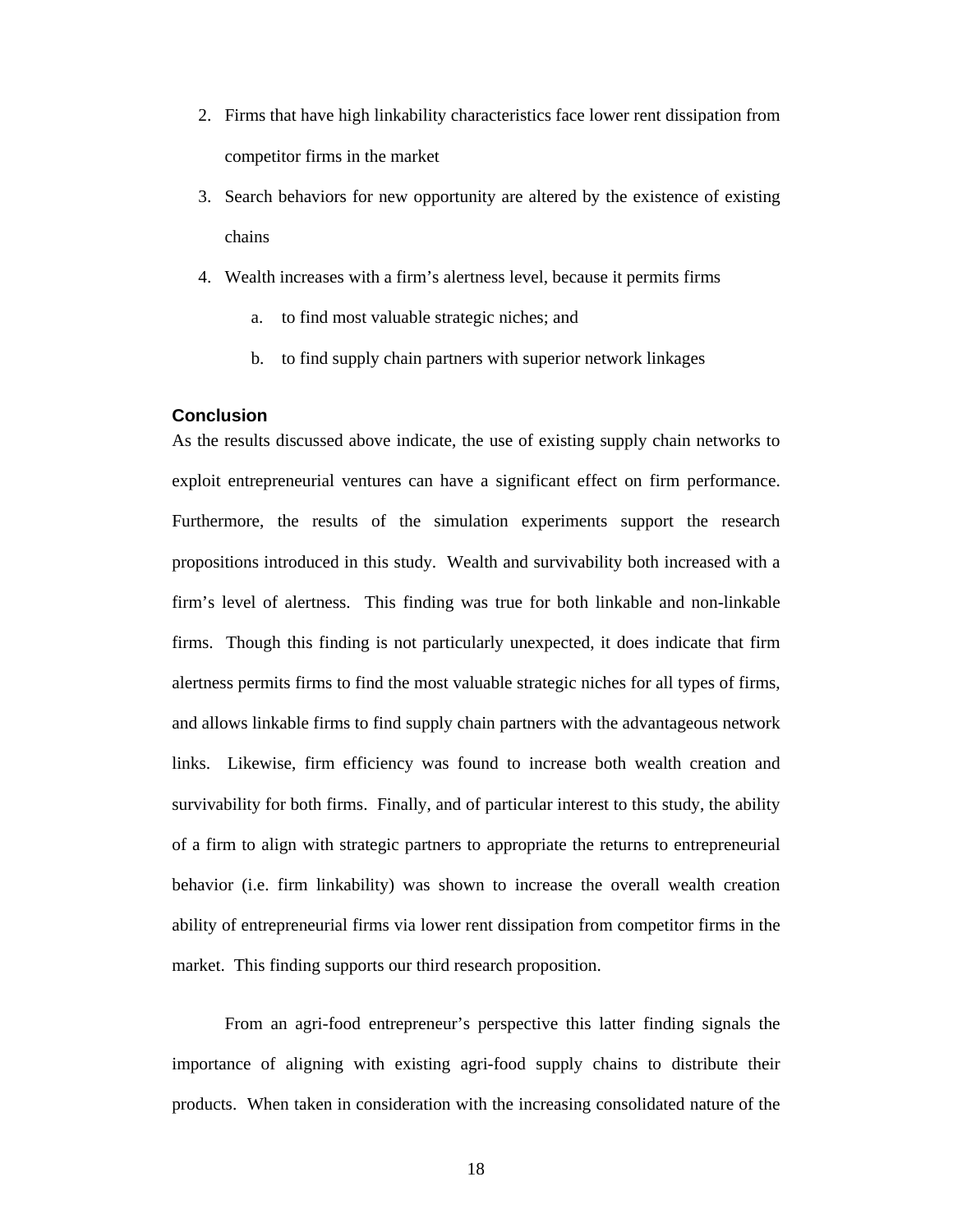agri-food industry<sup>4</sup>, this finding is further emphasized. However, for the agri-food entrepreneur establishing a relationship or alliance with agri-food processors and retailers is easier said than done. One of the constraints to such relationships is the issue of legitimacy. Established processors, retailers and other potential supply chain partners are often hesitant to work with new ventures for various reasons, including: the perceived unpredictability of the entrepreneur to deliver consistent production quality and quantity over time. These concerns are amplified by the consequences of food contamination events. It is therefore, incumbent on the entrepreneur to alleviate these concerns and to try to establish themselves as a legitimate partner to the rest of the supply chain. Though this is not within the scope of the paper, the identification of firm-level strategies to establish legitimacy in this area is an important area of future research.

Though, in general, our research propositions were supported by the simulation experiments, several unexpected results were also evident. First, the presence of existing supply chains decreased the need for entrepreneurial abilities (i.e. alertness) both for linkable and non-linkable firms. For linkable firms this is not particularly surprising. As noted earlier, supply chain partners reduce rent dissipation via competition for competitor firms and thus reduce the frequency with which firms need to search for alternative profit opportunities. In the business environment, the reduction of rent dissipation is further associated with long-term contracts, exclusivity agreements, etc. However, for non-linkable firms this result appears counterintuitive. As noted by Ross (2008), spatial heterogeneity among strategic niches increases the

 $\overline{a}$ 

<sup>&</sup>lt;sup>4</sup> Our model did not consider the increasing consolidated nature of the agri-food nature. However, the model could be adapted to accommodate this characteristic of the industry in two ways: 1) by allowing the region size of partners could be expanded to cover a wide range of the strategic landscape/market, and 2) by locking non-linkable firm agents out of strategies/markets that are currently serviced by partner firms. This is a area for future research.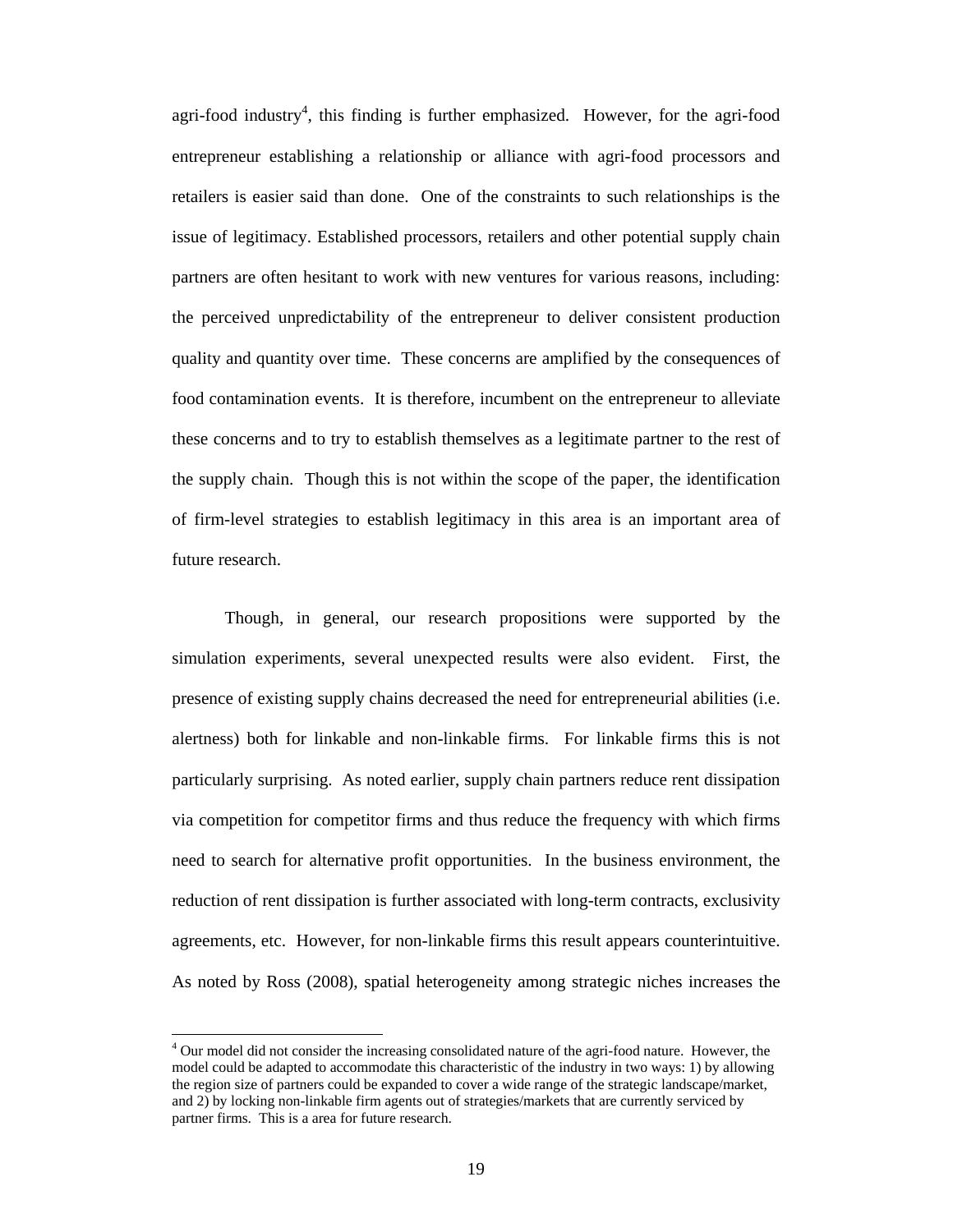need for firm alertness. One potential explanation for this finding is that with linkable firms attracted to supply chain alliances more viable strategic niches are available for non-linkable firms outside partner service regions. This result requires further attention.

With regards to the methodological approach, this study suggests that ABSMs are an appropriate tool for analyzing entrepreneurial behavior in supply chains. This type of methodology permits the investigation of complex interactions among entrepreneurial characteristics within and between firms, while highlighting performance outcomes. Models that assume equilibrium conditions or homogeneity of variables on the other hand would not be able to adequately capture the dynamics and complexity of entrepreneurial firm behaviors.

Finally, it is apparent that the characteristics that reflect an entrepreneur's ability to link to, and share rents with, supply chain partners require more investigation. In particular, the question of why supply partners reduce the entrepreneurial capabilities needed by non-linkable firms to create wealth and survive should be to be addressed. Furthermore, if this is the case, do industries characterized by long supply chains naturally have fewer entrepreneurial ventures? This study suggests this might be the case, but further research is needed in this area.

#### **References**

- Alvarez S. and J. Barney. 2000. Entrepreneurial capabilities. In Meyer G.D. and K.A. Heppard (editors), Entrepreneurship as strategy: Competing on the entrepreneurial edge. Sage Publications: Thousand Oaks, CA, pp. 63-81.
- Axelrod, R. 1997. The complexity of cooperation: Agent-based models of competition and colloboration. Princeton University Press, Princeton, NJ.
- Barney, J. B. 2001. Gaining and sustaining competitive advantage (2nd ed.). Prentice Hall, Upper Saddle River, NJ.
- Bettis, R.A. and M.A. Hitt. 1995. The new competitive landscape. Strategic Management Journal 16, pp. 7-19.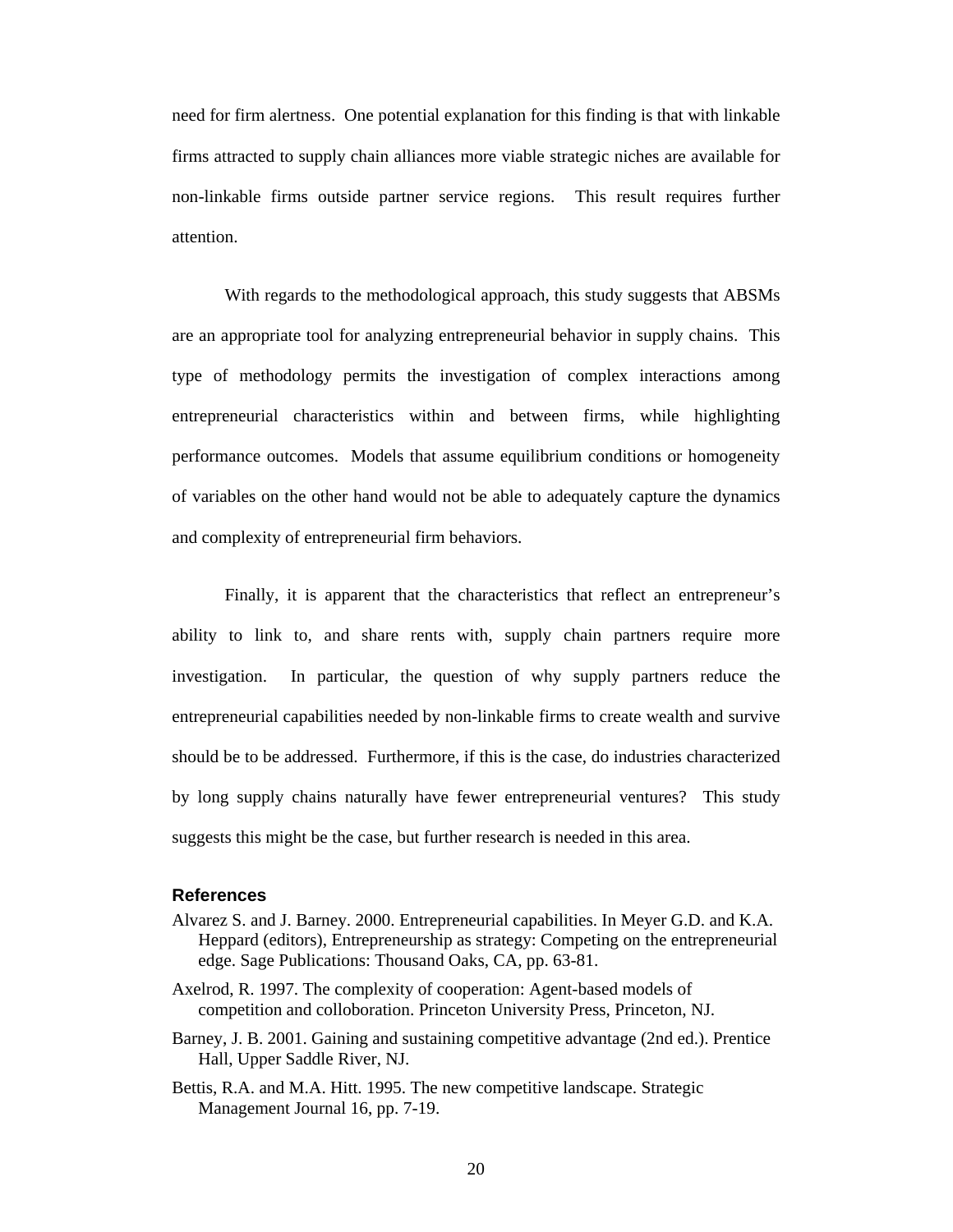- Casson, M. 1997. Information and organization: A new perspective on the theory of the firm. Oxford University Press: Oxford.
- Epstein, J.M. and R.L. Axtell. 1996. Growing artificial societies: Social science from the bottom up. The MIT Press, Boston.
- Fiet, J.O. 2002. The systematic search for entrepreneurial discoveries. Quorum Books: Westport, CT
- Foss, N. J., and P. G. Klein. 2004. Enterpreneurship and the economic theory of the firm: Any gains to trade? Working Paper, University of Missouri-Columbia.
- Gilbert, N., and K. G. Troitzsch. 1999. Simulation for the social scientist. Open University Press, Buckingham.
- Granovetter, M. S. 1973. The strength of weak ties. The Am. J. of Soc. 78, pp. 1360- 1380.
- Hamel, G. and C.K. Prahalad. 1994. Competing for the future: Breakthrough strategies for seizing control of your industry and creating the markets of tomorrow. Harvard Business School Press, Boston.
- Hannan, M. T., and J. Freeman. 1977. The population ecology of organizations. The Am. J. of Soc. 82, pp. 929-964.
- Hayek, F.A. 1945. The use of knowledge in society. The Am. Econ. Rev. 35(4), pp. 519-530
- Hitt, M.A., R.D. Ireland, S.M.Camp, and D.L. Sexton (editors). 2002. Strategic entrepreneurship: Creating a new mindset. Blackwell Publishers, Oxford
- Hoang, H., and B. Antoncic. 2003. Network-based research in entrepreneurship: A critical review. J. of Bus. Vent. 18, pp. 165-187.
- Ilgen, D.R. and C.L. Hulin (editors). 2000. Computational modeling of behavior in organizations: The third scientific discipline. American Psychological Association: Washington, DC.
- Kirzner, I.M. 1979. Perception, opportunity, and profit: Studies in the theory of entrepreneurship. University of Chicago Press, Chicago.
- Klabber, J.H.G. 2006. A framework for artifact assessment and theory testing.
- Simulation & Gaming. 37, pp. 155-173.
- Knight, F.H. 1921. Risk, uncertainty and profit. Houghton Mifflin, Boston.
- Mises L. 1963. Human action: A treatise on economics. Yale University Press, New Haven.
- Ross, R. B. 2008. *Modeling the Economic Returns to Entrepreneurial Behavior: Theory and Applications.* Saarbrucken: VDM Verlag Dr. Muller.
- Ross, R.B. and R.E. Westgren. 2008. Entrepreneurial Opportunities in Agri-Food Supply Chains: Modeling the Dynamics of Discovery and Exploitation. Paper presented at the 18<sup>th</sup> Annual World Forum and Symposium of the International *Food and Agribusiness Management Association*, Monterey, California, June 14- 17, 2008.
- Roucan-Kane, M, M. Boehlje, and Al. Gray. 2008. A Conceptual Framework to Select and Commercialize New Products/Services. Paper presented at the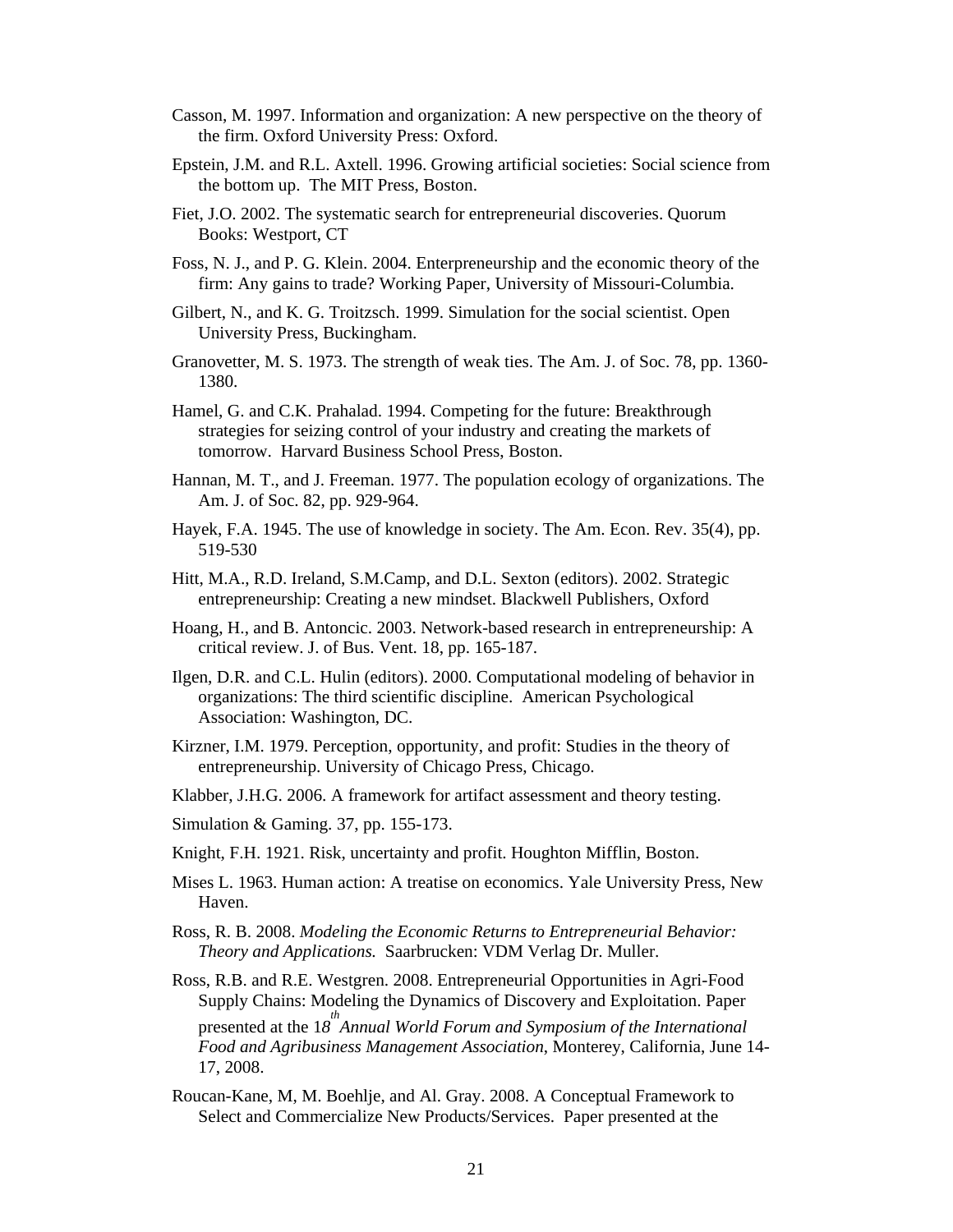1*8 th Annual World Forum and Symposium of the International Food and Agribusiness Management Association*, Monterey, California, June 14-17, 2008 Schelling, T. C. 1978. Micromotives and macrobehavior. Norton, New York.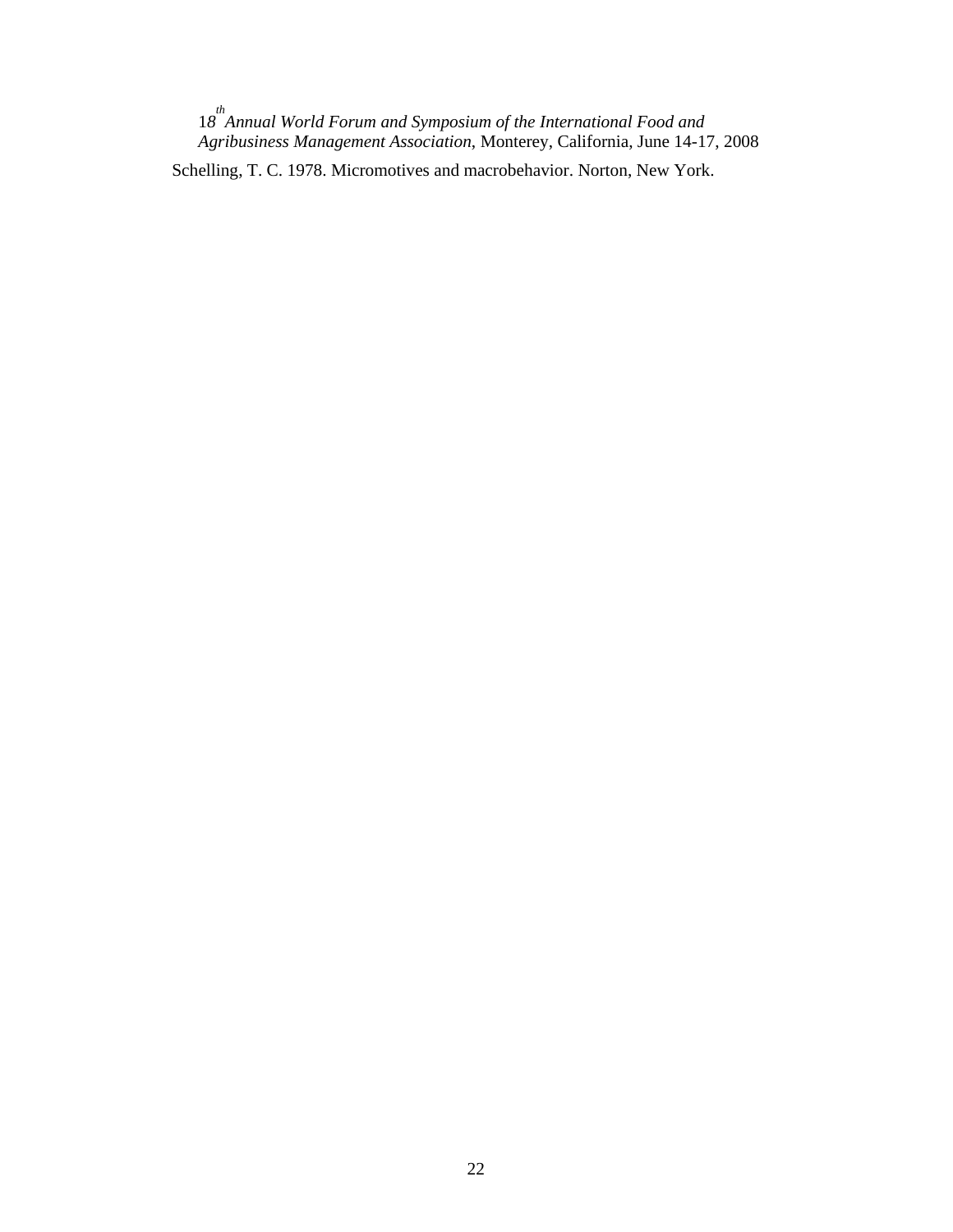# **Tables and Figures**

|                                            | <b>FIRMS</b><br><b>PARTNER</b> |                  |             |            |            |            |                                                  |                  |                  |  |  |  |  |  |
|--------------------------------------------|--------------------------------|------------------|-------------|------------|------------|------------|--------------------------------------------------|------------------|------------------|--|--|--|--|--|
| <b>EXPERIMENT</b>                          | <u>AL</u>                      | EE               | LINKABILITY |            |            |            | LEARN AL LEARN EF LEARN JD REGIONSIZE ATTRACTION |                  | <b>POWER</b>     |  |  |  |  |  |
| <b>BASE EXPERIMENTS</b>                    |                                |                  |             |            |            |            |                                                  |                  |                  |  |  |  |  |  |
| AL_BASE                                    | Uniform $(0,10)$               | 5                | <b>NO</b>   | N/A        | N/A        | N/A        | 10                                               |                  |                  |  |  |  |  |  |
| EF BASE                                    | 5                              | X                | <b>NO</b>   | N/A        | N/A        | N/A        | 10                                               |                  |                  |  |  |  |  |  |
| <b>PARTNER ATTRIBUTE MODELS</b>            |                                |                  |             |            |            |            |                                                  |                  |                  |  |  |  |  |  |
| AL_RS                                      | Uniform $(0,10)$               | 5                | <b>YES</b>  | N/A        | N/A        | N/A        | Uniform $(5, 15)$                                |                  |                  |  |  |  |  |  |
| EF_RS                                      | 5                              | Uniform $(0,10)$ | <b>YES</b>  | N/A        | N/A        | N/A        | Uniform $(5, 15)$                                |                  |                  |  |  |  |  |  |
| AL_ATT                                     | Uniform $(0,10)$               | <b>MID</b>       | <b>YES</b>  | N/A        | N/A        | N/A        | 10                                               | Uniform $(1,10)$ |                  |  |  |  |  |  |
| EF_ATT                                     | 5                              | Uniform $(0,10)$ | <b>YES</b>  | N/A        | N/A        | N/A        | 10                                               | Uniform $(1,10)$ |                  |  |  |  |  |  |
| AL_PWR                                     | Uniform $(0,10)$               | 5                | <b>YES</b>  | N/A        | N/A        | N/A        | 10                                               |                  | Uniform $(1,10)$ |  |  |  |  |  |
| EF_PWR                                     | 5                              | Uniform $(0,10)$ | <b>YES</b>  | N/A        | N/A        | N/A        | 10                                               |                  | Uniform $(1,10)$ |  |  |  |  |  |
| AL_ALL                                     | Uniform $(0,10)$               | 5                | <b>YES</b>  | N/A        | N/A        | N/A        | Uniform $(5, 15)$                                | Uniform $(1,10)$ | Uniform $(1,10)$ |  |  |  |  |  |
| EF ALL                                     | 5                              | Uniform (0,10)   | <b>YES</b>  | N/A        | N/A        | N/A        | Uniform $(5, 15)$                                | Uniform $(1,10)$ | Uniform $(1,10)$ |  |  |  |  |  |
| <b>LEARNING + PARTNER ATTRIBUTE MODELS</b> |                                |                  |             |            |            |            |                                                  |                  |                  |  |  |  |  |  |
| $AL\_ALL(L)$                               | Uniform $(0,10)$               | 5                | <b>YES</b>  | <b>YES</b> | <b>YES</b> | <b>YES</b> | Uniform $(5, 15)$                                | Uniform $(1,10)$ | Uniform $(1,10)$ |  |  |  |  |  |
| $EF\_ALL(L)$                               | 5                              | Uniform $(0,10)$ | <b>YES</b>  | <b>YES</b> | <b>YES</b> | <b>YES</b> | Uniform $(5, 15)$                                | Uniform $(1,10)$ | Uniform $(1,10)$ |  |  |  |  |  |
| $AL_RS(L)$                                 | Uniform $(0,10)$               | 5                | <b>YES</b>  | <b>YES</b> | <b>YES</b> | <b>YES</b> | Uniform $(5, 15)$                                |                  |                  |  |  |  |  |  |
| $EF_RS(L)$                                 | 5                              | Uniform $(0,10)$ | <b>YES</b>  | <b>YES</b> | <b>YES</b> | <b>YES</b> | Uniform $(5, 15)$                                |                  |                  |  |  |  |  |  |
| AL_BASE(L)                                 | Uniform $(0,10)$               | 5                | <b>YES</b>  | <b>YES</b> | <b>YES</b> | <b>YES</b> | 10                                               |                  |                  |  |  |  |  |  |
| EF_BASE(L)                                 | 5                              | Uniform $(0,10)$ | <b>YES</b>  | <b>YES</b> | <b>YES</b> | <b>YES</b> | 10                                               |                  |                  |  |  |  |  |  |

# **Table 1–**Model Parameters for Simulation Experiments.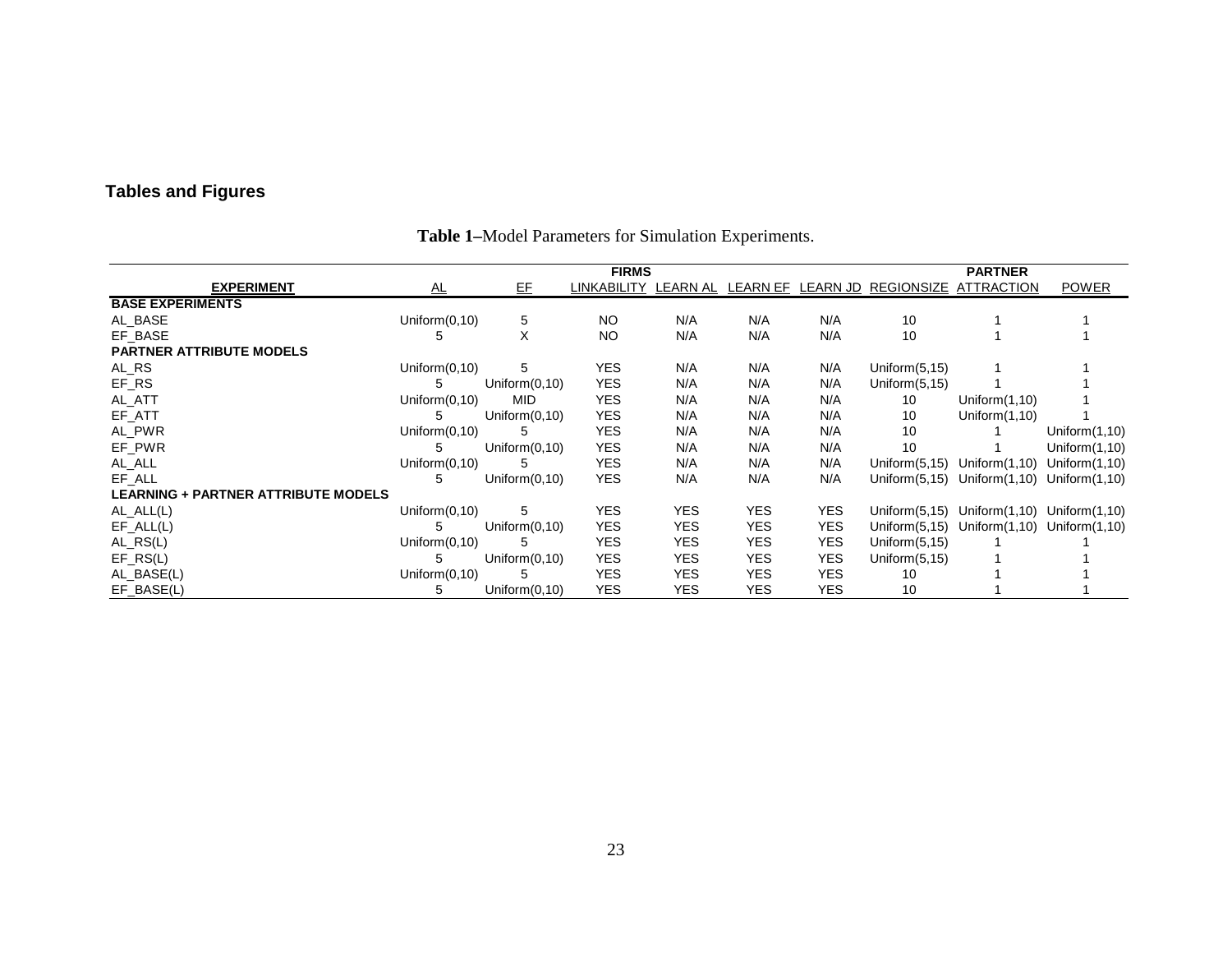| Affiliated<br>Contact<br>Alertness<br>Years<br>Avg. $#$ of<br>Avg.<br>Avg.<br>Avg.<br># of<br>Affiliated<br>(Non-<br>Efficiency<br>(Non-<br>Avg. Wealth Avg. Wealth<br>(Non-<br>Efficiency<br>Contact<br>Alertness<br>Years<br># of Firm<br>% of Firms<br>linked<br>(Linked<br>(Non-linked<br>(Linked<br>linked<br>linked<br>(Linked<br>(Non-linked<br>Avg.<br>Avg.<br>Linked<br>(Linked<br>(Linked<br>Firm<br>Efficiency<br>Firms<br>Linked<br>firms)<br>Simulation<br>Age<br>Wealth<br>Affiliated<br>Contacts<br>Alertness<br>Firms)<br>Firms)<br>Fims)<br>Fims)<br>Firms)<br>Firms)<br>Firms)<br>Firms)<br>Firms)<br>5.68<br>0.50<br>5.00<br>AL BASE<br>1,000.00<br>500.00<br>5.00<br>503.00<br>50.00<br>50.00<br>5.74<br>5.63<br>5.00<br>$\sim$<br>$\sim$<br>$\overline{\phantom{a}}$<br>$\overline{\phantom{a}}$<br>$\overline{\phantom{a}}$<br>$\overline{\phantom{a}}$<br>952.00<br>257.89<br>5.93<br>5.00<br>49.47<br>2,449.08<br>5.10<br>1.86<br>5.91<br>5.00<br>482.00<br>0.51<br>10.07<br>256.64<br>1.89<br>1.83<br>5.89<br>5.00<br>$\sim$<br>898.00<br>99.52<br>4,277.16<br>12.58<br>2.87<br>6.19<br>5.00<br>455.00<br>0.51<br>24.83<br>475.80<br>476.81<br>2.94<br>2.80<br>6.20<br>6.17<br>5.00<br>5.00<br>$\sim$<br>855.00<br>149.51<br>3.72<br>6.40<br>427.00<br>0.50<br>690.23<br>3.50<br>6.48<br>6.32<br>5.00<br>5.00<br>5,901.29<br>20.20<br>5.00<br>40.45<br>690.19<br>3.94<br>813.00<br>199.50<br>7,203.81<br>27.43<br>4.38<br>6.60<br>5.00<br>409.00<br>0.50<br>54.52<br>887.19<br>4.49<br>4.27<br>6.65<br>6.55<br>5.00<br>5.00<br>884.98<br>$\sim$<br>500.00<br>0.50<br>5.00<br>AL_RS<br>1,000.00<br>5.45<br>5.00<br>498.00<br>50.00<br>50.00<br>5.47<br>5.42<br>5.00<br>$\sim$<br>$\sim$<br>$\sim$<br>$\sim$<br>$\sim$<br>$\sim$<br>942.00<br>49.55<br>2,415.92<br>1.87<br>5.70<br>472.00<br>0.50<br>3.72<br>257.24<br>1.83<br>5.71<br>5.70<br>5.00<br>1.85<br>5.00<br>255.70<br>1.86<br>5.00<br>$\sim$<br>4,222.57<br>890.00<br>99.46<br>5.12<br>2.77<br>5.96<br>5.00<br>443.00<br>0.50<br>10.28<br>473.99<br>474.90<br>2.74<br>2.80<br>6.00<br>5.92<br>5.00<br>5.00<br>$\sim$<br>8.50<br>3.53<br>5.00<br>428.00<br>0.50<br>689.29<br>5.00<br>5.00<br>851.00<br>149.43<br>5,854.68<br>6.15<br>16.90<br>686.68<br>3.61<br>3.44<br>6.14<br>6.16<br>$\sim$<br>798.00<br>199.54<br>7,046.73<br>4.26<br>6.39<br>5.00<br>400.00<br>0.50<br>22.37<br>884.96<br>4.27<br>4.26<br>6.40<br>6.38<br>5.00<br>5.00<br>11.21<br>881.15<br>$\sim$<br>497.00<br>0.50<br>50.00<br>5.50<br>5.00<br>1,000.00<br>500.00<br>5.45<br>5.00<br>50.00<br>5.40<br>5.00<br>AL Att<br>$\sim$<br>$\sim$<br>$\sim$<br>$\sim$<br>$\sim$<br>$\sim$<br>49.56<br>2,003.90<br>1.92<br>4.82<br>257.50<br>1.67<br>1.61<br>5.53<br>5.67<br>5.00<br>784.00<br>1.63<br>5.61<br>5.00<br>312.00<br>0.40<br>252.73<br>5.00<br>$\overline{\phantom{a}}$<br>2.72<br>5.80<br>688.00<br>99.51<br>3,253.88<br>4.59<br>2.36<br>5.86<br>5.00<br>241.00<br>0.35<br>13.10<br>464.68<br>477.40<br>2.16<br>5.89<br>5.00<br>5.00<br>$\overline{a}$<br>605.00<br>149.47<br>4,159.04<br>7.15<br>2.76<br>5.99<br>0.29<br>24.84<br>669.72<br>694.60<br>3.02<br>2.65<br>5.86<br>6.04<br>5.00<br>5.00<br>5.00<br>174.00<br>$\sim$<br>199.51<br>6.26<br>3.15<br>5.00<br>0.22<br>28.96<br>3.46<br>3.07<br>6.28<br>5.00<br>5.00<br>518.00<br>4,621.21<br>6.16<br>112.00<br>865.65<br>899.43<br>5.71<br>$\sim$<br>1,000.00<br>500.00<br>5.41<br>5.00<br>488.00<br>0.49<br>50.00<br>50.00<br>5.31<br>5.50<br>5.00<br>5.00<br>AL Pwr<br>$\sim$<br>$\sim$<br>$\sim$<br>$\sim$<br>$\sim$<br>$\sim$<br>$\sim$<br>49.56<br>5.28<br>927.00<br>2,686.90<br>1.84<br>5.74<br>5.00<br>450.00<br>0.49<br>10.88<br>324.36<br>257.29<br>1.88<br>1.81<br>5.67<br>5.81<br>5.00<br>5.00<br>$\sim$<br>877.00<br>5,007.49<br>15.24<br>2.95<br>5.99<br>31.37<br>669.07<br>478.33<br>2.72<br>6.07<br>5.00<br>99.56<br>5.00<br>426.00<br>0.49<br>3.21<br>5.90<br>5.00<br>$\sim$<br>850.00<br>149.52<br>27.91<br>5.00<br>413.00<br>0.49<br>57.44<br>4.72<br>3.49<br>6.01<br>6.20<br>5.00<br>5.00<br>7,340.67<br>4.09<br>6.11<br>1,044.68<br>692.48<br>$\overline{\phantom{a}}$<br>1,449.50<br>6.12<br>806.00<br>199.52<br>9,395.79<br>43.71<br>5.44<br>6.30<br>5.00<br>394.00<br>0.49<br>89.42<br>894.36<br>4.80<br>6.20<br>6.40<br>5.00<br>5.00<br>$\sim$<br>1,000.00<br>500.00<br>5.47<br>5.00<br>497.00<br>0.50<br>50.00<br>50.00<br>5.33<br>5.00<br>5.61<br>5.00<br>AL All<br>$\sim$<br>$\sim$<br>$\sim$<br>$\sim$<br>$\sim$<br>$\sim$<br>$\sim$<br>860.00<br>49.47<br>2,323.49<br>2.32<br>5.57<br>5.21<br>1.82<br>5.57<br>5.00<br>1.76<br>5.00<br>384.00<br>0.45<br>287.70<br>256.03<br>1.68<br>5.57<br>5.00<br>99.59<br>6.83<br>5.71<br>323.00<br>2.54<br>2.59<br>5.75<br>5.00<br>780.00<br>4,034.20<br>2.57<br>5.00<br>0.41<br>16.50<br>574.28<br>476.86<br>5.65<br>5.00<br>$\sim$<br>702.00<br>149.52<br>5,410.87<br>12.89<br>5.90<br>5.00<br>269.00<br>0.38<br>33.63<br>896.74<br>692.53<br>3.63<br>5.78<br>5.97<br>5.00<br>3.21<br>2.94<br>5.00<br>$\sim$<br>199.42<br>0.35<br>1,252.90<br>895.73<br>5.17<br>3.73<br>5.89<br>6.20<br>5.00<br>631.00<br>6,452.12<br>20.51<br>4.24<br>6.09<br>5.00<br>224.00<br>57.79<br>5.00<br>5.57<br>0.51<br>50.00<br>5.52<br>$AL$ <sub>-All</sub> (L)<br>1,000.00<br>500.00<br>5.00<br>510.00<br>50.00<br>5.61<br>5.00<br>5.00<br>$\sim$<br>$\sim$<br>$\sim$<br>$\sim$<br>$\overline{a}$<br>$\sim$<br>$\overline{a}$<br>989.00<br>3,128.13<br>326.88<br>305.33<br>1.82<br>5.67<br>5.55<br>5.00<br>49.47<br>3.49<br>1.85<br>5.61<br>5.00<br>503.00<br>0.51<br>6.86<br>1.88<br>5.00<br>$\sim$<br>5.57<br>985.00<br>99.49<br>6,047.74<br>10.28<br>3.03<br>5.63<br>5.00<br>501.00<br>0.51<br>20.21<br>647.57<br>579.22<br>3.23<br>2.82<br>5.69<br>5.00<br>5.00<br>976.00<br>5.67<br>975.87<br>845.89<br>5.72<br>5.00<br>149.60<br>8,901.90<br>18.31<br>4.06<br>5.00<br>497.00<br>0.51<br>35.96<br>4.44<br>3.66<br>5.62<br>5.00<br>$\sim$<br>961.00<br>11,422.18<br>5.73<br>5.00<br>490.00<br>0.51<br>1,282.60<br>5.70<br>5.78<br>5.68<br>5.00<br>199.45<br>26.02<br>5.20<br>51.03<br>1,090.75<br>4.68<br>5.00<br>$\sim$<br>0.49<br>50.00<br>$AL_RS(L)$<br>1,000.00<br>500.00<br>5.49<br>5.00<br>494.00<br>50.00<br>5.44<br>5.53<br>5.00<br>5.00<br>$\sim$<br>$\sim$<br>$\overline{a}$<br>$\sim$<br>$\sim$<br>$\sim$<br>882.00<br>49.47<br>2,819.38<br>2.67<br>6.03<br>337.55<br>5.00<br>1.73<br>5.49<br>5.00<br>390.00<br>0.44<br>305.48<br>1.84<br>1.64<br>5.28<br>5.66<br>5.00<br>$\sim$<br>822.00<br>99.63<br>2.53<br>5.50<br>682.74<br>582.79<br>2.31<br>5.20<br>5.00<br>5,125.34<br>7.85<br>5.00<br>335.00<br>0.41<br>19.27<br>2.85<br>5.70<br>5.00<br>787.00<br>0.38<br>5.71<br>149.55<br>7,331.63<br>15.09<br>3.78<br>5.51<br>5.00<br>301.00<br>1,058.00<br>853.30<br>4.31<br>3.45<br>5.18<br>5.00<br>5.00<br>39.45<br>$\overline{\phantom{a}}$<br>742.00<br>199.46<br>9,132.68<br>23.12<br>4.91<br>5.54<br>5.00<br>256.00<br>0.35<br>67.02<br>1,462.93<br>1,108.55<br>6.13<br>4.27<br>5.22<br>5.71<br>5.00<br>5.00<br>$\sim$<br>AL_BASE(L)<br>500.00<br>5.38<br>5.00<br>1,000.00<br>5.39<br>5.00<br>507.00<br>0.51<br>50.00<br>50.00<br>5.41<br>5.00<br>$\sim$<br>$\sim$<br>$\sim$<br>$\sim$<br>$\sim$<br>$\sim$<br>49.53<br>3,162.17<br>5.34<br>0.51<br>337.08<br>307.02<br>1.77<br>5.51<br>5.00<br>981.00<br>1.88<br>5.48<br>5.00<br>500.00<br>10.47<br>2.00<br>5.44<br>5.00<br>$\overline{a}$<br>968.00<br>99.55<br>6,174.30<br>15.99<br>3.11<br>5.54<br>5.00<br>490.00<br>0.51<br>31.59<br>690.34<br>584.02<br>3.51<br>2.69<br>5.53<br>5.54<br>5.00<br>5.00<br>$\sim$ |        |        |          |       |      |      |      |        |      |       | Years |          |        |      | Avg. $#$ of |      | Avg. |      |      |
|-----------------------------------------------------------------------------------------------------------------------------------------------------------------------------------------------------------------------------------------------------------------------------------------------------------------------------------------------------------------------------------------------------------------------------------------------------------------------------------------------------------------------------------------------------------------------------------------------------------------------------------------------------------------------------------------------------------------------------------------------------------------------------------------------------------------------------------------------------------------------------------------------------------------------------------------------------------------------------------------------------------------------------------------------------------------------------------------------------------------------------------------------------------------------------------------------------------------------------------------------------------------------------------------------------------------------------------------------------------------------------------------------------------------------------------------------------------------------------------------------------------------------------------------------------------------------------------------------------------------------------------------------------------------------------------------------------------------------------------------------------------------------------------------------------------------------------------------------------------------------------------------------------------------------------------------------------------------------------------------------------------------------------------------------------------------------------------------------------------------------------------------------------------------------------------------------------------------------------------------------------------------------------------------------------------------------------------------------------------------------------------------------------------------------------------------------------------------------------------------------------------------------------------------------------------------------------------------------------------------------------------------------------------------------------------------------------------------------------------------------------------------------------------------------------------------------------------------------------------------------------------------------------------------------------------------------------------------------------------------------------------------------------------------------------------------------------------------------------------------------------------------------------------------------------------------------------------------------------------------------------------------------------------------------------------------------------------------------------------------------------------------------------------------------------------------------------------------------------------------------------------------------------------------------------------------------------------------------------------------------------------------------------------------------------------------------------------------------------------------------------------------------------------------------------------------------------------------------------------------------------------------------------------------------------------------------------------------------------------------------------------------------------------------------------------------------------------------------------------------------------------------------------------------------------------------------------------------------------------------------------------------------------------------------------------------------------------------------------------------------------------------------------------------------------------------------------------------------------------------------------------------------------------------------------------------------------------------------------------------------------------------------------------------------------------------------------------------------------------------------------------------------------------------------------------------------------------------------------------------------------------------------------------------------------------------------------------------------------------------------------------------------------------------------------------------------------------------------------------------------------------------------------------------------------------------------------------------------------------------------------------------------------------------------------------------------------------------------------------------------------------------------------------------------------------------------------------------------------------------------------------------------------------------------------------------------------------------------------------------------------------------------------------------------------------------------------------------------------------------------------------------------------------------------------------------------------------------------------------------------------------------------------------------------------------------------------------------------------------------------------------------------------------------------------------------------------------------------------------------------------------------------------------------------------------------------------------------------------------------------------------------------------------------------------------------------------------------------------------------------------------------------------------------------------------------------------------------------------------------------------------------------------------------------------------------------------------------------------------------------------------------------------------------------------------------------------------------------------------------------------------------------------------------------------------------------------------------------------------------------------------------------------------------------------------------------------------------------------------------------------------------------------------------------------------------------------------------------------------------------------------------------------------------------------------------------------------------------------------------------------------------------------------------------------------------------------------------------------------------------------------------------------------------------------------------------------------------------------------------------------------------------------------------------------------|--------|--------|----------|-------|------|------|------|--------|------|-------|-------|----------|--------|------|-------------|------|------|------|------|
|                                                                                                                                                                                                                                                                                                                                                                                                                                                                                                                                                                                                                                                                                                                                                                                                                                                                                                                                                                                                                                                                                                                                                                                                                                                                                                                                                                                                                                                                                                                                                                                                                                                                                                                                                                                                                                                                                                                                                                                                                                                                                                                                                                                                                                                                                                                                                                                                                                                                                                                                                                                                                                                                                                                                                                                                                                                                                                                                                                                                                                                                                                                                                                                                                                                                                                                                                                                                                                                                                                                                                                                                                                                                                                                                                                                                                                                                                                                                                                                                                                                                                                                                                                                                                                                                                                                                                                                                                                                                                                                                                                                                                                                                                                                                                                                                                                                                                                                                                                                                                                                                                                                                                                                                                                                                                                                                                                                                                                                                                                                                                                                                                                                                                                                                                                                                                                                                                                                                                                                                                                                                                                                                                                                                                                                                                                                                                                                                                                                                                                                                                                                                                                                                                                                                                                                                                                                                                                                                                                                                                                                                                                                                                                                                                                                                                                                                                                                                                                                                                                                                                           |        |        |          |       |      |      |      |        |      |       |       |          |        |      |             |      |      |      |      |
|                                                                                                                                                                                                                                                                                                                                                                                                                                                                                                                                                                                                                                                                                                                                                                                                                                                                                                                                                                                                                                                                                                                                                                                                                                                                                                                                                                                                                                                                                                                                                                                                                                                                                                                                                                                                                                                                                                                                                                                                                                                                                                                                                                                                                                                                                                                                                                                                                                                                                                                                                                                                                                                                                                                                                                                                                                                                                                                                                                                                                                                                                                                                                                                                                                                                                                                                                                                                                                                                                                                                                                                                                                                                                                                                                                                                                                                                                                                                                                                                                                                                                                                                                                                                                                                                                                                                                                                                                                                                                                                                                                                                                                                                                                                                                                                                                                                                                                                                                                                                                                                                                                                                                                                                                                                                                                                                                                                                                                                                                                                                                                                                                                                                                                                                                                                                                                                                                                                                                                                                                                                                                                                                                                                                                                                                                                                                                                                                                                                                                                                                                                                                                                                                                                                                                                                                                                                                                                                                                                                                                                                                                                                                                                                                                                                                                                                                                                                                                                                                                                                                                           |        |        |          |       |      |      |      |        |      |       |       |          |        |      |             |      |      |      |      |
|                                                                                                                                                                                                                                                                                                                                                                                                                                                                                                                                                                                                                                                                                                                                                                                                                                                                                                                                                                                                                                                                                                                                                                                                                                                                                                                                                                                                                                                                                                                                                                                                                                                                                                                                                                                                                                                                                                                                                                                                                                                                                                                                                                                                                                                                                                                                                                                                                                                                                                                                                                                                                                                                                                                                                                                                                                                                                                                                                                                                                                                                                                                                                                                                                                                                                                                                                                                                                                                                                                                                                                                                                                                                                                                                                                                                                                                                                                                                                                                                                                                                                                                                                                                                                                                                                                                                                                                                                                                                                                                                                                                                                                                                                                                                                                                                                                                                                                                                                                                                                                                                                                                                                                                                                                                                                                                                                                                                                                                                                                                                                                                                                                                                                                                                                                                                                                                                                                                                                                                                                                                                                                                                                                                                                                                                                                                                                                                                                                                                                                                                                                                                                                                                                                                                                                                                                                                                                                                                                                                                                                                                                                                                                                                                                                                                                                                                                                                                                                                                                                                                                           |        |        |          |       |      |      |      |        |      |       |       |          |        |      |             |      |      |      |      |
|                                                                                                                                                                                                                                                                                                                                                                                                                                                                                                                                                                                                                                                                                                                                                                                                                                                                                                                                                                                                                                                                                                                                                                                                                                                                                                                                                                                                                                                                                                                                                                                                                                                                                                                                                                                                                                                                                                                                                                                                                                                                                                                                                                                                                                                                                                                                                                                                                                                                                                                                                                                                                                                                                                                                                                                                                                                                                                                                                                                                                                                                                                                                                                                                                                                                                                                                                                                                                                                                                                                                                                                                                                                                                                                                                                                                                                                                                                                                                                                                                                                                                                                                                                                                                                                                                                                                                                                                                                                                                                                                                                                                                                                                                                                                                                                                                                                                                                                                                                                                                                                                                                                                                                                                                                                                                                                                                                                                                                                                                                                                                                                                                                                                                                                                                                                                                                                                                                                                                                                                                                                                                                                                                                                                                                                                                                                                                                                                                                                                                                                                                                                                                                                                                                                                                                                                                                                                                                                                                                                                                                                                                                                                                                                                                                                                                                                                                                                                                                                                                                                                                           |        |        |          |       |      |      |      |        |      |       |       |          |        |      |             |      |      |      |      |
|                                                                                                                                                                                                                                                                                                                                                                                                                                                                                                                                                                                                                                                                                                                                                                                                                                                                                                                                                                                                                                                                                                                                                                                                                                                                                                                                                                                                                                                                                                                                                                                                                                                                                                                                                                                                                                                                                                                                                                                                                                                                                                                                                                                                                                                                                                                                                                                                                                                                                                                                                                                                                                                                                                                                                                                                                                                                                                                                                                                                                                                                                                                                                                                                                                                                                                                                                                                                                                                                                                                                                                                                                                                                                                                                                                                                                                                                                                                                                                                                                                                                                                                                                                                                                                                                                                                                                                                                                                                                                                                                                                                                                                                                                                                                                                                                                                                                                                                                                                                                                                                                                                                                                                                                                                                                                                                                                                                                                                                                                                                                                                                                                                                                                                                                                                                                                                                                                                                                                                                                                                                                                                                                                                                                                                                                                                                                                                                                                                                                                                                                                                                                                                                                                                                                                                                                                                                                                                                                                                                                                                                                                                                                                                                                                                                                                                                                                                                                                                                                                                                                                           |        |        |          |       |      |      |      |        |      |       |       |          |        |      |             |      |      |      |      |
|                                                                                                                                                                                                                                                                                                                                                                                                                                                                                                                                                                                                                                                                                                                                                                                                                                                                                                                                                                                                                                                                                                                                                                                                                                                                                                                                                                                                                                                                                                                                                                                                                                                                                                                                                                                                                                                                                                                                                                                                                                                                                                                                                                                                                                                                                                                                                                                                                                                                                                                                                                                                                                                                                                                                                                                                                                                                                                                                                                                                                                                                                                                                                                                                                                                                                                                                                                                                                                                                                                                                                                                                                                                                                                                                                                                                                                                                                                                                                                                                                                                                                                                                                                                                                                                                                                                                                                                                                                                                                                                                                                                                                                                                                                                                                                                                                                                                                                                                                                                                                                                                                                                                                                                                                                                                                                                                                                                                                                                                                                                                                                                                                                                                                                                                                                                                                                                                                                                                                                                                                                                                                                                                                                                                                                                                                                                                                                                                                                                                                                                                                                                                                                                                                                                                                                                                                                                                                                                                                                                                                                                                                                                                                                                                                                                                                                                                                                                                                                                                                                                                                           |        |        |          |       |      |      |      |        |      |       |       |          |        |      |             |      |      |      |      |
|                                                                                                                                                                                                                                                                                                                                                                                                                                                                                                                                                                                                                                                                                                                                                                                                                                                                                                                                                                                                                                                                                                                                                                                                                                                                                                                                                                                                                                                                                                                                                                                                                                                                                                                                                                                                                                                                                                                                                                                                                                                                                                                                                                                                                                                                                                                                                                                                                                                                                                                                                                                                                                                                                                                                                                                                                                                                                                                                                                                                                                                                                                                                                                                                                                                                                                                                                                                                                                                                                                                                                                                                                                                                                                                                                                                                                                                                                                                                                                                                                                                                                                                                                                                                                                                                                                                                                                                                                                                                                                                                                                                                                                                                                                                                                                                                                                                                                                                                                                                                                                                                                                                                                                                                                                                                                                                                                                                                                                                                                                                                                                                                                                                                                                                                                                                                                                                                                                                                                                                                                                                                                                                                                                                                                                                                                                                                                                                                                                                                                                                                                                                                                                                                                                                                                                                                                                                                                                                                                                                                                                                                                                                                                                                                                                                                                                                                                                                                                                                                                                                                                           |        |        |          |       |      |      |      |        |      |       |       |          |        |      |             |      |      |      |      |
|                                                                                                                                                                                                                                                                                                                                                                                                                                                                                                                                                                                                                                                                                                                                                                                                                                                                                                                                                                                                                                                                                                                                                                                                                                                                                                                                                                                                                                                                                                                                                                                                                                                                                                                                                                                                                                                                                                                                                                                                                                                                                                                                                                                                                                                                                                                                                                                                                                                                                                                                                                                                                                                                                                                                                                                                                                                                                                                                                                                                                                                                                                                                                                                                                                                                                                                                                                                                                                                                                                                                                                                                                                                                                                                                                                                                                                                                                                                                                                                                                                                                                                                                                                                                                                                                                                                                                                                                                                                                                                                                                                                                                                                                                                                                                                                                                                                                                                                                                                                                                                                                                                                                                                                                                                                                                                                                                                                                                                                                                                                                                                                                                                                                                                                                                                                                                                                                                                                                                                                                                                                                                                                                                                                                                                                                                                                                                                                                                                                                                                                                                                                                                                                                                                                                                                                                                                                                                                                                                                                                                                                                                                                                                                                                                                                                                                                                                                                                                                                                                                                                                           |        |        |          |       |      |      |      |        |      |       |       |          |        |      |             |      |      |      |      |
|                                                                                                                                                                                                                                                                                                                                                                                                                                                                                                                                                                                                                                                                                                                                                                                                                                                                                                                                                                                                                                                                                                                                                                                                                                                                                                                                                                                                                                                                                                                                                                                                                                                                                                                                                                                                                                                                                                                                                                                                                                                                                                                                                                                                                                                                                                                                                                                                                                                                                                                                                                                                                                                                                                                                                                                                                                                                                                                                                                                                                                                                                                                                                                                                                                                                                                                                                                                                                                                                                                                                                                                                                                                                                                                                                                                                                                                                                                                                                                                                                                                                                                                                                                                                                                                                                                                                                                                                                                                                                                                                                                                                                                                                                                                                                                                                                                                                                                                                                                                                                                                                                                                                                                                                                                                                                                                                                                                                                                                                                                                                                                                                                                                                                                                                                                                                                                                                                                                                                                                                                                                                                                                                                                                                                                                                                                                                                                                                                                                                                                                                                                                                                                                                                                                                                                                                                                                                                                                                                                                                                                                                                                                                                                                                                                                                                                                                                                                                                                                                                                                                                           |        |        |          |       |      |      |      |        |      |       |       |          |        |      |             |      |      |      |      |
|                                                                                                                                                                                                                                                                                                                                                                                                                                                                                                                                                                                                                                                                                                                                                                                                                                                                                                                                                                                                                                                                                                                                                                                                                                                                                                                                                                                                                                                                                                                                                                                                                                                                                                                                                                                                                                                                                                                                                                                                                                                                                                                                                                                                                                                                                                                                                                                                                                                                                                                                                                                                                                                                                                                                                                                                                                                                                                                                                                                                                                                                                                                                                                                                                                                                                                                                                                                                                                                                                                                                                                                                                                                                                                                                                                                                                                                                                                                                                                                                                                                                                                                                                                                                                                                                                                                                                                                                                                                                                                                                                                                                                                                                                                                                                                                                                                                                                                                                                                                                                                                                                                                                                                                                                                                                                                                                                                                                                                                                                                                                                                                                                                                                                                                                                                                                                                                                                                                                                                                                                                                                                                                                                                                                                                                                                                                                                                                                                                                                                                                                                                                                                                                                                                                                                                                                                                                                                                                                                                                                                                                                                                                                                                                                                                                                                                                                                                                                                                                                                                                                                           |        |        |          |       |      |      |      |        |      |       |       |          |        |      |             |      |      |      |      |
|                                                                                                                                                                                                                                                                                                                                                                                                                                                                                                                                                                                                                                                                                                                                                                                                                                                                                                                                                                                                                                                                                                                                                                                                                                                                                                                                                                                                                                                                                                                                                                                                                                                                                                                                                                                                                                                                                                                                                                                                                                                                                                                                                                                                                                                                                                                                                                                                                                                                                                                                                                                                                                                                                                                                                                                                                                                                                                                                                                                                                                                                                                                                                                                                                                                                                                                                                                                                                                                                                                                                                                                                                                                                                                                                                                                                                                                                                                                                                                                                                                                                                                                                                                                                                                                                                                                                                                                                                                                                                                                                                                                                                                                                                                                                                                                                                                                                                                                                                                                                                                                                                                                                                                                                                                                                                                                                                                                                                                                                                                                                                                                                                                                                                                                                                                                                                                                                                                                                                                                                                                                                                                                                                                                                                                                                                                                                                                                                                                                                                                                                                                                                                                                                                                                                                                                                                                                                                                                                                                                                                                                                                                                                                                                                                                                                                                                                                                                                                                                                                                                                                           |        |        |          |       |      |      |      |        |      |       |       |          |        |      |             |      |      |      |      |
|                                                                                                                                                                                                                                                                                                                                                                                                                                                                                                                                                                                                                                                                                                                                                                                                                                                                                                                                                                                                                                                                                                                                                                                                                                                                                                                                                                                                                                                                                                                                                                                                                                                                                                                                                                                                                                                                                                                                                                                                                                                                                                                                                                                                                                                                                                                                                                                                                                                                                                                                                                                                                                                                                                                                                                                                                                                                                                                                                                                                                                                                                                                                                                                                                                                                                                                                                                                                                                                                                                                                                                                                                                                                                                                                                                                                                                                                                                                                                                                                                                                                                                                                                                                                                                                                                                                                                                                                                                                                                                                                                                                                                                                                                                                                                                                                                                                                                                                                                                                                                                                                                                                                                                                                                                                                                                                                                                                                                                                                                                                                                                                                                                                                                                                                                                                                                                                                                                                                                                                                                                                                                                                                                                                                                                                                                                                                                                                                                                                                                                                                                                                                                                                                                                                                                                                                                                                                                                                                                                                                                                                                                                                                                                                                                                                                                                                                                                                                                                                                                                                                                           |        |        |          |       |      |      |      |        |      |       |       |          |        |      |             |      |      |      |      |
|                                                                                                                                                                                                                                                                                                                                                                                                                                                                                                                                                                                                                                                                                                                                                                                                                                                                                                                                                                                                                                                                                                                                                                                                                                                                                                                                                                                                                                                                                                                                                                                                                                                                                                                                                                                                                                                                                                                                                                                                                                                                                                                                                                                                                                                                                                                                                                                                                                                                                                                                                                                                                                                                                                                                                                                                                                                                                                                                                                                                                                                                                                                                                                                                                                                                                                                                                                                                                                                                                                                                                                                                                                                                                                                                                                                                                                                                                                                                                                                                                                                                                                                                                                                                                                                                                                                                                                                                                                                                                                                                                                                                                                                                                                                                                                                                                                                                                                                                                                                                                                                                                                                                                                                                                                                                                                                                                                                                                                                                                                                                                                                                                                                                                                                                                                                                                                                                                                                                                                                                                                                                                                                                                                                                                                                                                                                                                                                                                                                                                                                                                                                                                                                                                                                                                                                                                                                                                                                                                                                                                                                                                                                                                                                                                                                                                                                                                                                                                                                                                                                                                           |        |        |          |       |      |      |      |        |      |       |       |          |        |      |             |      |      |      |      |
|                                                                                                                                                                                                                                                                                                                                                                                                                                                                                                                                                                                                                                                                                                                                                                                                                                                                                                                                                                                                                                                                                                                                                                                                                                                                                                                                                                                                                                                                                                                                                                                                                                                                                                                                                                                                                                                                                                                                                                                                                                                                                                                                                                                                                                                                                                                                                                                                                                                                                                                                                                                                                                                                                                                                                                                                                                                                                                                                                                                                                                                                                                                                                                                                                                                                                                                                                                                                                                                                                                                                                                                                                                                                                                                                                                                                                                                                                                                                                                                                                                                                                                                                                                                                                                                                                                                                                                                                                                                                                                                                                                                                                                                                                                                                                                                                                                                                                                                                                                                                                                                                                                                                                                                                                                                                                                                                                                                                                                                                                                                                                                                                                                                                                                                                                                                                                                                                                                                                                                                                                                                                                                                                                                                                                                                                                                                                                                                                                                                                                                                                                                                                                                                                                                                                                                                                                                                                                                                                                                                                                                                                                                                                                                                                                                                                                                                                                                                                                                                                                                                                                           |        |        |          |       |      |      |      |        |      |       |       |          |        |      |             |      |      |      |      |
|                                                                                                                                                                                                                                                                                                                                                                                                                                                                                                                                                                                                                                                                                                                                                                                                                                                                                                                                                                                                                                                                                                                                                                                                                                                                                                                                                                                                                                                                                                                                                                                                                                                                                                                                                                                                                                                                                                                                                                                                                                                                                                                                                                                                                                                                                                                                                                                                                                                                                                                                                                                                                                                                                                                                                                                                                                                                                                                                                                                                                                                                                                                                                                                                                                                                                                                                                                                                                                                                                                                                                                                                                                                                                                                                                                                                                                                                                                                                                                                                                                                                                                                                                                                                                                                                                                                                                                                                                                                                                                                                                                                                                                                                                                                                                                                                                                                                                                                                                                                                                                                                                                                                                                                                                                                                                                                                                                                                                                                                                                                                                                                                                                                                                                                                                                                                                                                                                                                                                                                                                                                                                                                                                                                                                                                                                                                                                                                                                                                                                                                                                                                                                                                                                                                                                                                                                                                                                                                                                                                                                                                                                                                                                                                                                                                                                                                                                                                                                                                                                                                                                           |        |        |          |       |      |      |      |        |      |       |       |          |        |      |             |      |      |      |      |
|                                                                                                                                                                                                                                                                                                                                                                                                                                                                                                                                                                                                                                                                                                                                                                                                                                                                                                                                                                                                                                                                                                                                                                                                                                                                                                                                                                                                                                                                                                                                                                                                                                                                                                                                                                                                                                                                                                                                                                                                                                                                                                                                                                                                                                                                                                                                                                                                                                                                                                                                                                                                                                                                                                                                                                                                                                                                                                                                                                                                                                                                                                                                                                                                                                                                                                                                                                                                                                                                                                                                                                                                                                                                                                                                                                                                                                                                                                                                                                                                                                                                                                                                                                                                                                                                                                                                                                                                                                                                                                                                                                                                                                                                                                                                                                                                                                                                                                                                                                                                                                                                                                                                                                                                                                                                                                                                                                                                                                                                                                                                                                                                                                                                                                                                                                                                                                                                                                                                                                                                                                                                                                                                                                                                                                                                                                                                                                                                                                                                                                                                                                                                                                                                                                                                                                                                                                                                                                                                                                                                                                                                                                                                                                                                                                                                                                                                                                                                                                                                                                                                                           |        |        |          |       |      |      |      |        |      |       |       |          |        |      |             |      |      |      |      |
|                                                                                                                                                                                                                                                                                                                                                                                                                                                                                                                                                                                                                                                                                                                                                                                                                                                                                                                                                                                                                                                                                                                                                                                                                                                                                                                                                                                                                                                                                                                                                                                                                                                                                                                                                                                                                                                                                                                                                                                                                                                                                                                                                                                                                                                                                                                                                                                                                                                                                                                                                                                                                                                                                                                                                                                                                                                                                                                                                                                                                                                                                                                                                                                                                                                                                                                                                                                                                                                                                                                                                                                                                                                                                                                                                                                                                                                                                                                                                                                                                                                                                                                                                                                                                                                                                                                                                                                                                                                                                                                                                                                                                                                                                                                                                                                                                                                                                                                                                                                                                                                                                                                                                                                                                                                                                                                                                                                                                                                                                                                                                                                                                                                                                                                                                                                                                                                                                                                                                                                                                                                                                                                                                                                                                                                                                                                                                                                                                                                                                                                                                                                                                                                                                                                                                                                                                                                                                                                                                                                                                                                                                                                                                                                                                                                                                                                                                                                                                                                                                                                                                           |        |        |          |       |      |      |      |        |      |       |       |          |        |      |             |      |      |      |      |
|                                                                                                                                                                                                                                                                                                                                                                                                                                                                                                                                                                                                                                                                                                                                                                                                                                                                                                                                                                                                                                                                                                                                                                                                                                                                                                                                                                                                                                                                                                                                                                                                                                                                                                                                                                                                                                                                                                                                                                                                                                                                                                                                                                                                                                                                                                                                                                                                                                                                                                                                                                                                                                                                                                                                                                                                                                                                                                                                                                                                                                                                                                                                                                                                                                                                                                                                                                                                                                                                                                                                                                                                                                                                                                                                                                                                                                                                                                                                                                                                                                                                                                                                                                                                                                                                                                                                                                                                                                                                                                                                                                                                                                                                                                                                                                                                                                                                                                                                                                                                                                                                                                                                                                                                                                                                                                                                                                                                                                                                                                                                                                                                                                                                                                                                                                                                                                                                                                                                                                                                                                                                                                                                                                                                                                                                                                                                                                                                                                                                                                                                                                                                                                                                                                                                                                                                                                                                                                                                                                                                                                                                                                                                                                                                                                                                                                                                                                                                                                                                                                                                                           |        |        |          |       |      |      |      |        |      |       |       |          |        |      |             |      |      |      |      |
|                                                                                                                                                                                                                                                                                                                                                                                                                                                                                                                                                                                                                                                                                                                                                                                                                                                                                                                                                                                                                                                                                                                                                                                                                                                                                                                                                                                                                                                                                                                                                                                                                                                                                                                                                                                                                                                                                                                                                                                                                                                                                                                                                                                                                                                                                                                                                                                                                                                                                                                                                                                                                                                                                                                                                                                                                                                                                                                                                                                                                                                                                                                                                                                                                                                                                                                                                                                                                                                                                                                                                                                                                                                                                                                                                                                                                                                                                                                                                                                                                                                                                                                                                                                                                                                                                                                                                                                                                                                                                                                                                                                                                                                                                                                                                                                                                                                                                                                                                                                                                                                                                                                                                                                                                                                                                                                                                                                                                                                                                                                                                                                                                                                                                                                                                                                                                                                                                                                                                                                                                                                                                                                                                                                                                                                                                                                                                                                                                                                                                                                                                                                                                                                                                                                                                                                                                                                                                                                                                                                                                                                                                                                                                                                                                                                                                                                                                                                                                                                                                                                                                           |        |        |          |       |      |      |      |        |      |       |       |          |        |      |             |      |      |      |      |
|                                                                                                                                                                                                                                                                                                                                                                                                                                                                                                                                                                                                                                                                                                                                                                                                                                                                                                                                                                                                                                                                                                                                                                                                                                                                                                                                                                                                                                                                                                                                                                                                                                                                                                                                                                                                                                                                                                                                                                                                                                                                                                                                                                                                                                                                                                                                                                                                                                                                                                                                                                                                                                                                                                                                                                                                                                                                                                                                                                                                                                                                                                                                                                                                                                                                                                                                                                                                                                                                                                                                                                                                                                                                                                                                                                                                                                                                                                                                                                                                                                                                                                                                                                                                                                                                                                                                                                                                                                                                                                                                                                                                                                                                                                                                                                                                                                                                                                                                                                                                                                                                                                                                                                                                                                                                                                                                                                                                                                                                                                                                                                                                                                                                                                                                                                                                                                                                                                                                                                                                                                                                                                                                                                                                                                                                                                                                                                                                                                                                                                                                                                                                                                                                                                                                                                                                                                                                                                                                                                                                                                                                                                                                                                                                                                                                                                                                                                                                                                                                                                                                                           |        |        |          |       |      |      |      |        |      |       |       |          |        |      |             |      |      |      |      |
|                                                                                                                                                                                                                                                                                                                                                                                                                                                                                                                                                                                                                                                                                                                                                                                                                                                                                                                                                                                                                                                                                                                                                                                                                                                                                                                                                                                                                                                                                                                                                                                                                                                                                                                                                                                                                                                                                                                                                                                                                                                                                                                                                                                                                                                                                                                                                                                                                                                                                                                                                                                                                                                                                                                                                                                                                                                                                                                                                                                                                                                                                                                                                                                                                                                                                                                                                                                                                                                                                                                                                                                                                                                                                                                                                                                                                                                                                                                                                                                                                                                                                                                                                                                                                                                                                                                                                                                                                                                                                                                                                                                                                                                                                                                                                                                                                                                                                                                                                                                                                                                                                                                                                                                                                                                                                                                                                                                                                                                                                                                                                                                                                                                                                                                                                                                                                                                                                                                                                                                                                                                                                                                                                                                                                                                                                                                                                                                                                                                                                                                                                                                                                                                                                                                                                                                                                                                                                                                                                                                                                                                                                                                                                                                                                                                                                                                                                                                                                                                                                                                                                           |        |        |          |       |      |      |      |        |      |       |       |          |        |      |             |      |      |      |      |
|                                                                                                                                                                                                                                                                                                                                                                                                                                                                                                                                                                                                                                                                                                                                                                                                                                                                                                                                                                                                                                                                                                                                                                                                                                                                                                                                                                                                                                                                                                                                                                                                                                                                                                                                                                                                                                                                                                                                                                                                                                                                                                                                                                                                                                                                                                                                                                                                                                                                                                                                                                                                                                                                                                                                                                                                                                                                                                                                                                                                                                                                                                                                                                                                                                                                                                                                                                                                                                                                                                                                                                                                                                                                                                                                                                                                                                                                                                                                                                                                                                                                                                                                                                                                                                                                                                                                                                                                                                                                                                                                                                                                                                                                                                                                                                                                                                                                                                                                                                                                                                                                                                                                                                                                                                                                                                                                                                                                                                                                                                                                                                                                                                                                                                                                                                                                                                                                                                                                                                                                                                                                                                                                                                                                                                                                                                                                                                                                                                                                                                                                                                                                                                                                                                                                                                                                                                                                                                                                                                                                                                                                                                                                                                                                                                                                                                                                                                                                                                                                                                                                                           |        |        |          |       |      |      |      |        |      |       |       |          |        |      |             |      |      |      |      |
|                                                                                                                                                                                                                                                                                                                                                                                                                                                                                                                                                                                                                                                                                                                                                                                                                                                                                                                                                                                                                                                                                                                                                                                                                                                                                                                                                                                                                                                                                                                                                                                                                                                                                                                                                                                                                                                                                                                                                                                                                                                                                                                                                                                                                                                                                                                                                                                                                                                                                                                                                                                                                                                                                                                                                                                                                                                                                                                                                                                                                                                                                                                                                                                                                                                                                                                                                                                                                                                                                                                                                                                                                                                                                                                                                                                                                                                                                                                                                                                                                                                                                                                                                                                                                                                                                                                                                                                                                                                                                                                                                                                                                                                                                                                                                                                                                                                                                                                                                                                                                                                                                                                                                                                                                                                                                                                                                                                                                                                                                                                                                                                                                                                                                                                                                                                                                                                                                                                                                                                                                                                                                                                                                                                                                                                                                                                                                                                                                                                                                                                                                                                                                                                                                                                                                                                                                                                                                                                                                                                                                                                                                                                                                                                                                                                                                                                                                                                                                                                                                                                                                           |        |        |          |       |      |      |      |        |      |       |       |          |        |      |             |      |      |      |      |
|                                                                                                                                                                                                                                                                                                                                                                                                                                                                                                                                                                                                                                                                                                                                                                                                                                                                                                                                                                                                                                                                                                                                                                                                                                                                                                                                                                                                                                                                                                                                                                                                                                                                                                                                                                                                                                                                                                                                                                                                                                                                                                                                                                                                                                                                                                                                                                                                                                                                                                                                                                                                                                                                                                                                                                                                                                                                                                                                                                                                                                                                                                                                                                                                                                                                                                                                                                                                                                                                                                                                                                                                                                                                                                                                                                                                                                                                                                                                                                                                                                                                                                                                                                                                                                                                                                                                                                                                                                                                                                                                                                                                                                                                                                                                                                                                                                                                                                                                                                                                                                                                                                                                                                                                                                                                                                                                                                                                                                                                                                                                                                                                                                                                                                                                                                                                                                                                                                                                                                                                                                                                                                                                                                                                                                                                                                                                                                                                                                                                                                                                                                                                                                                                                                                                                                                                                                                                                                                                                                                                                                                                                                                                                                                                                                                                                                                                                                                                                                                                                                                                                           |        |        |          |       |      |      |      |        |      |       |       |          |        |      |             |      |      |      |      |
|                                                                                                                                                                                                                                                                                                                                                                                                                                                                                                                                                                                                                                                                                                                                                                                                                                                                                                                                                                                                                                                                                                                                                                                                                                                                                                                                                                                                                                                                                                                                                                                                                                                                                                                                                                                                                                                                                                                                                                                                                                                                                                                                                                                                                                                                                                                                                                                                                                                                                                                                                                                                                                                                                                                                                                                                                                                                                                                                                                                                                                                                                                                                                                                                                                                                                                                                                                                                                                                                                                                                                                                                                                                                                                                                                                                                                                                                                                                                                                                                                                                                                                                                                                                                                                                                                                                                                                                                                                                                                                                                                                                                                                                                                                                                                                                                                                                                                                                                                                                                                                                                                                                                                                                                                                                                                                                                                                                                                                                                                                                                                                                                                                                                                                                                                                                                                                                                                                                                                                                                                                                                                                                                                                                                                                                                                                                                                                                                                                                                                                                                                                                                                                                                                                                                                                                                                                                                                                                                                                                                                                                                                                                                                                                                                                                                                                                                                                                                                                                                                                                                                           |        |        |          |       |      |      |      |        |      |       |       |          |        |      |             |      |      |      |      |
|                                                                                                                                                                                                                                                                                                                                                                                                                                                                                                                                                                                                                                                                                                                                                                                                                                                                                                                                                                                                                                                                                                                                                                                                                                                                                                                                                                                                                                                                                                                                                                                                                                                                                                                                                                                                                                                                                                                                                                                                                                                                                                                                                                                                                                                                                                                                                                                                                                                                                                                                                                                                                                                                                                                                                                                                                                                                                                                                                                                                                                                                                                                                                                                                                                                                                                                                                                                                                                                                                                                                                                                                                                                                                                                                                                                                                                                                                                                                                                                                                                                                                                                                                                                                                                                                                                                                                                                                                                                                                                                                                                                                                                                                                                                                                                                                                                                                                                                                                                                                                                                                                                                                                                                                                                                                                                                                                                                                                                                                                                                                                                                                                                                                                                                                                                                                                                                                                                                                                                                                                                                                                                                                                                                                                                                                                                                                                                                                                                                                                                                                                                                                                                                                                                                                                                                                                                                                                                                                                                                                                                                                                                                                                                                                                                                                                                                                                                                                                                                                                                                                                           |        |        |          |       |      |      |      |        |      |       |       |          |        |      |             |      |      |      |      |
|                                                                                                                                                                                                                                                                                                                                                                                                                                                                                                                                                                                                                                                                                                                                                                                                                                                                                                                                                                                                                                                                                                                                                                                                                                                                                                                                                                                                                                                                                                                                                                                                                                                                                                                                                                                                                                                                                                                                                                                                                                                                                                                                                                                                                                                                                                                                                                                                                                                                                                                                                                                                                                                                                                                                                                                                                                                                                                                                                                                                                                                                                                                                                                                                                                                                                                                                                                                                                                                                                                                                                                                                                                                                                                                                                                                                                                                                                                                                                                                                                                                                                                                                                                                                                                                                                                                                                                                                                                                                                                                                                                                                                                                                                                                                                                                                                                                                                                                                                                                                                                                                                                                                                                                                                                                                                                                                                                                                                                                                                                                                                                                                                                                                                                                                                                                                                                                                                                                                                                                                                                                                                                                                                                                                                                                                                                                                                                                                                                                                                                                                                                                                                                                                                                                                                                                                                                                                                                                                                                                                                                                                                                                                                                                                                                                                                                                                                                                                                                                                                                                                                           |        |        |          |       |      |      |      |        |      |       |       |          |        |      |             |      |      |      |      |
|                                                                                                                                                                                                                                                                                                                                                                                                                                                                                                                                                                                                                                                                                                                                                                                                                                                                                                                                                                                                                                                                                                                                                                                                                                                                                                                                                                                                                                                                                                                                                                                                                                                                                                                                                                                                                                                                                                                                                                                                                                                                                                                                                                                                                                                                                                                                                                                                                                                                                                                                                                                                                                                                                                                                                                                                                                                                                                                                                                                                                                                                                                                                                                                                                                                                                                                                                                                                                                                                                                                                                                                                                                                                                                                                                                                                                                                                                                                                                                                                                                                                                                                                                                                                                                                                                                                                                                                                                                                                                                                                                                                                                                                                                                                                                                                                                                                                                                                                                                                                                                                                                                                                                                                                                                                                                                                                                                                                                                                                                                                                                                                                                                                                                                                                                                                                                                                                                                                                                                                                                                                                                                                                                                                                                                                                                                                                                                                                                                                                                                                                                                                                                                                                                                                                                                                                                                                                                                                                                                                                                                                                                                                                                                                                                                                                                                                                                                                                                                                                                                                                                           |        |        |          |       |      |      |      |        |      |       |       |          |        |      |             |      |      |      |      |
|                                                                                                                                                                                                                                                                                                                                                                                                                                                                                                                                                                                                                                                                                                                                                                                                                                                                                                                                                                                                                                                                                                                                                                                                                                                                                                                                                                                                                                                                                                                                                                                                                                                                                                                                                                                                                                                                                                                                                                                                                                                                                                                                                                                                                                                                                                                                                                                                                                                                                                                                                                                                                                                                                                                                                                                                                                                                                                                                                                                                                                                                                                                                                                                                                                                                                                                                                                                                                                                                                                                                                                                                                                                                                                                                                                                                                                                                                                                                                                                                                                                                                                                                                                                                                                                                                                                                                                                                                                                                                                                                                                                                                                                                                                                                                                                                                                                                                                                                                                                                                                                                                                                                                                                                                                                                                                                                                                                                                                                                                                                                                                                                                                                                                                                                                                                                                                                                                                                                                                                                                                                                                                                                                                                                                                                                                                                                                                                                                                                                                                                                                                                                                                                                                                                                                                                                                                                                                                                                                                                                                                                                                                                                                                                                                                                                                                                                                                                                                                                                                                                                                           |        |        |          |       |      |      |      |        |      |       |       |          |        |      |             |      |      |      |      |
|                                                                                                                                                                                                                                                                                                                                                                                                                                                                                                                                                                                                                                                                                                                                                                                                                                                                                                                                                                                                                                                                                                                                                                                                                                                                                                                                                                                                                                                                                                                                                                                                                                                                                                                                                                                                                                                                                                                                                                                                                                                                                                                                                                                                                                                                                                                                                                                                                                                                                                                                                                                                                                                                                                                                                                                                                                                                                                                                                                                                                                                                                                                                                                                                                                                                                                                                                                                                                                                                                                                                                                                                                                                                                                                                                                                                                                                                                                                                                                                                                                                                                                                                                                                                                                                                                                                                                                                                                                                                                                                                                                                                                                                                                                                                                                                                                                                                                                                                                                                                                                                                                                                                                                                                                                                                                                                                                                                                                                                                                                                                                                                                                                                                                                                                                                                                                                                                                                                                                                                                                                                                                                                                                                                                                                                                                                                                                                                                                                                                                                                                                                                                                                                                                                                                                                                                                                                                                                                                                                                                                                                                                                                                                                                                                                                                                                                                                                                                                                                                                                                                                           |        |        |          |       |      |      |      |        |      |       |       |          |        |      |             |      |      |      |      |
|                                                                                                                                                                                                                                                                                                                                                                                                                                                                                                                                                                                                                                                                                                                                                                                                                                                                                                                                                                                                                                                                                                                                                                                                                                                                                                                                                                                                                                                                                                                                                                                                                                                                                                                                                                                                                                                                                                                                                                                                                                                                                                                                                                                                                                                                                                                                                                                                                                                                                                                                                                                                                                                                                                                                                                                                                                                                                                                                                                                                                                                                                                                                                                                                                                                                                                                                                                                                                                                                                                                                                                                                                                                                                                                                                                                                                                                                                                                                                                                                                                                                                                                                                                                                                                                                                                                                                                                                                                                                                                                                                                                                                                                                                                                                                                                                                                                                                                                                                                                                                                                                                                                                                                                                                                                                                                                                                                                                                                                                                                                                                                                                                                                                                                                                                                                                                                                                                                                                                                                                                                                                                                                                                                                                                                                                                                                                                                                                                                                                                                                                                                                                                                                                                                                                                                                                                                                                                                                                                                                                                                                                                                                                                                                                                                                                                                                                                                                                                                                                                                                                                           |        |        |          |       |      |      |      |        |      |       |       |          |        |      |             |      |      |      |      |
|                                                                                                                                                                                                                                                                                                                                                                                                                                                                                                                                                                                                                                                                                                                                                                                                                                                                                                                                                                                                                                                                                                                                                                                                                                                                                                                                                                                                                                                                                                                                                                                                                                                                                                                                                                                                                                                                                                                                                                                                                                                                                                                                                                                                                                                                                                                                                                                                                                                                                                                                                                                                                                                                                                                                                                                                                                                                                                                                                                                                                                                                                                                                                                                                                                                                                                                                                                                                                                                                                                                                                                                                                                                                                                                                                                                                                                                                                                                                                                                                                                                                                                                                                                                                                                                                                                                                                                                                                                                                                                                                                                                                                                                                                                                                                                                                                                                                                                                                                                                                                                                                                                                                                                                                                                                                                                                                                                                                                                                                                                                                                                                                                                                                                                                                                                                                                                                                                                                                                                                                                                                                                                                                                                                                                                                                                                                                                                                                                                                                                                                                                                                                                                                                                                                                                                                                                                                                                                                                                                                                                                                                                                                                                                                                                                                                                                                                                                                                                                                                                                                                                           |        |        |          |       |      |      |      |        |      |       |       |          |        |      |             |      |      |      |      |
|                                                                                                                                                                                                                                                                                                                                                                                                                                                                                                                                                                                                                                                                                                                                                                                                                                                                                                                                                                                                                                                                                                                                                                                                                                                                                                                                                                                                                                                                                                                                                                                                                                                                                                                                                                                                                                                                                                                                                                                                                                                                                                                                                                                                                                                                                                                                                                                                                                                                                                                                                                                                                                                                                                                                                                                                                                                                                                                                                                                                                                                                                                                                                                                                                                                                                                                                                                                                                                                                                                                                                                                                                                                                                                                                                                                                                                                                                                                                                                                                                                                                                                                                                                                                                                                                                                                                                                                                                                                                                                                                                                                                                                                                                                                                                                                                                                                                                                                                                                                                                                                                                                                                                                                                                                                                                                                                                                                                                                                                                                                                                                                                                                                                                                                                                                                                                                                                                                                                                                                                                                                                                                                                                                                                                                                                                                                                                                                                                                                                                                                                                                                                                                                                                                                                                                                                                                                                                                                                                                                                                                                                                                                                                                                                                                                                                                                                                                                                                                                                                                                                                           |        |        |          |       |      |      |      |        |      |       |       |          |        |      |             |      |      |      |      |
|                                                                                                                                                                                                                                                                                                                                                                                                                                                                                                                                                                                                                                                                                                                                                                                                                                                                                                                                                                                                                                                                                                                                                                                                                                                                                                                                                                                                                                                                                                                                                                                                                                                                                                                                                                                                                                                                                                                                                                                                                                                                                                                                                                                                                                                                                                                                                                                                                                                                                                                                                                                                                                                                                                                                                                                                                                                                                                                                                                                                                                                                                                                                                                                                                                                                                                                                                                                                                                                                                                                                                                                                                                                                                                                                                                                                                                                                                                                                                                                                                                                                                                                                                                                                                                                                                                                                                                                                                                                                                                                                                                                                                                                                                                                                                                                                                                                                                                                                                                                                                                                                                                                                                                                                                                                                                                                                                                                                                                                                                                                                                                                                                                                                                                                                                                                                                                                                                                                                                                                                                                                                                                                                                                                                                                                                                                                                                                                                                                                                                                                                                                                                                                                                                                                                                                                                                                                                                                                                                                                                                                                                                                                                                                                                                                                                                                                                                                                                                                                                                                                                                           |        |        |          |       |      |      |      |        |      |       |       |          |        |      |             |      |      |      |      |
|                                                                                                                                                                                                                                                                                                                                                                                                                                                                                                                                                                                                                                                                                                                                                                                                                                                                                                                                                                                                                                                                                                                                                                                                                                                                                                                                                                                                                                                                                                                                                                                                                                                                                                                                                                                                                                                                                                                                                                                                                                                                                                                                                                                                                                                                                                                                                                                                                                                                                                                                                                                                                                                                                                                                                                                                                                                                                                                                                                                                                                                                                                                                                                                                                                                                                                                                                                                                                                                                                                                                                                                                                                                                                                                                                                                                                                                                                                                                                                                                                                                                                                                                                                                                                                                                                                                                                                                                                                                                                                                                                                                                                                                                                                                                                                                                                                                                                                                                                                                                                                                                                                                                                                                                                                                                                                                                                                                                                                                                                                                                                                                                                                                                                                                                                                                                                                                                                                                                                                                                                                                                                                                                                                                                                                                                                                                                                                                                                                                                                                                                                                                                                                                                                                                                                                                                                                                                                                                                                                                                                                                                                                                                                                                                                                                                                                                                                                                                                                                                                                                                                           |        |        |          |       |      |      |      |        |      |       |       |          |        |      |             |      |      |      |      |
|                                                                                                                                                                                                                                                                                                                                                                                                                                                                                                                                                                                                                                                                                                                                                                                                                                                                                                                                                                                                                                                                                                                                                                                                                                                                                                                                                                                                                                                                                                                                                                                                                                                                                                                                                                                                                                                                                                                                                                                                                                                                                                                                                                                                                                                                                                                                                                                                                                                                                                                                                                                                                                                                                                                                                                                                                                                                                                                                                                                                                                                                                                                                                                                                                                                                                                                                                                                                                                                                                                                                                                                                                                                                                                                                                                                                                                                                                                                                                                                                                                                                                                                                                                                                                                                                                                                                                                                                                                                                                                                                                                                                                                                                                                                                                                                                                                                                                                                                                                                                                                                                                                                                                                                                                                                                                                                                                                                                                                                                                                                                                                                                                                                                                                                                                                                                                                                                                                                                                                                                                                                                                                                                                                                                                                                                                                                                                                                                                                                                                                                                                                                                                                                                                                                                                                                                                                                                                                                                                                                                                                                                                                                                                                                                                                                                                                                                                                                                                                                                                                                                                           |        |        |          |       |      |      |      |        |      |       |       |          |        |      |             |      |      |      |      |
|                                                                                                                                                                                                                                                                                                                                                                                                                                                                                                                                                                                                                                                                                                                                                                                                                                                                                                                                                                                                                                                                                                                                                                                                                                                                                                                                                                                                                                                                                                                                                                                                                                                                                                                                                                                                                                                                                                                                                                                                                                                                                                                                                                                                                                                                                                                                                                                                                                                                                                                                                                                                                                                                                                                                                                                                                                                                                                                                                                                                                                                                                                                                                                                                                                                                                                                                                                                                                                                                                                                                                                                                                                                                                                                                                                                                                                                                                                                                                                                                                                                                                                                                                                                                                                                                                                                                                                                                                                                                                                                                                                                                                                                                                                                                                                                                                                                                                                                                                                                                                                                                                                                                                                                                                                                                                                                                                                                                                                                                                                                                                                                                                                                                                                                                                                                                                                                                                                                                                                                                                                                                                                                                                                                                                                                                                                                                                                                                                                                                                                                                                                                                                                                                                                                                                                                                                                                                                                                                                                                                                                                                                                                                                                                                                                                                                                                                                                                                                                                                                                                                                           |        |        |          |       |      |      |      |        |      |       |       |          |        |      |             |      |      |      |      |
|                                                                                                                                                                                                                                                                                                                                                                                                                                                                                                                                                                                                                                                                                                                                                                                                                                                                                                                                                                                                                                                                                                                                                                                                                                                                                                                                                                                                                                                                                                                                                                                                                                                                                                                                                                                                                                                                                                                                                                                                                                                                                                                                                                                                                                                                                                                                                                                                                                                                                                                                                                                                                                                                                                                                                                                                                                                                                                                                                                                                                                                                                                                                                                                                                                                                                                                                                                                                                                                                                                                                                                                                                                                                                                                                                                                                                                                                                                                                                                                                                                                                                                                                                                                                                                                                                                                                                                                                                                                                                                                                                                                                                                                                                                                                                                                                                                                                                                                                                                                                                                                                                                                                                                                                                                                                                                                                                                                                                                                                                                                                                                                                                                                                                                                                                                                                                                                                                                                                                                                                                                                                                                                                                                                                                                                                                                                                                                                                                                                                                                                                                                                                                                                                                                                                                                                                                                                                                                                                                                                                                                                                                                                                                                                                                                                                                                                                                                                                                                                                                                                                                           |        |        |          |       |      |      |      |        |      |       |       |          |        |      |             |      |      |      |      |
|                                                                                                                                                                                                                                                                                                                                                                                                                                                                                                                                                                                                                                                                                                                                                                                                                                                                                                                                                                                                                                                                                                                                                                                                                                                                                                                                                                                                                                                                                                                                                                                                                                                                                                                                                                                                                                                                                                                                                                                                                                                                                                                                                                                                                                                                                                                                                                                                                                                                                                                                                                                                                                                                                                                                                                                                                                                                                                                                                                                                                                                                                                                                                                                                                                                                                                                                                                                                                                                                                                                                                                                                                                                                                                                                                                                                                                                                                                                                                                                                                                                                                                                                                                                                                                                                                                                                                                                                                                                                                                                                                                                                                                                                                                                                                                                                                                                                                                                                                                                                                                                                                                                                                                                                                                                                                                                                                                                                                                                                                                                                                                                                                                                                                                                                                                                                                                                                                                                                                                                                                                                                                                                                                                                                                                                                                                                                                                                                                                                                                                                                                                                                                                                                                                                                                                                                                                                                                                                                                                                                                                                                                                                                                                                                                                                                                                                                                                                                                                                                                                                                                           |        |        |          |       |      |      |      |        |      |       |       |          |        |      |             |      |      |      |      |
|                                                                                                                                                                                                                                                                                                                                                                                                                                                                                                                                                                                                                                                                                                                                                                                                                                                                                                                                                                                                                                                                                                                                                                                                                                                                                                                                                                                                                                                                                                                                                                                                                                                                                                                                                                                                                                                                                                                                                                                                                                                                                                                                                                                                                                                                                                                                                                                                                                                                                                                                                                                                                                                                                                                                                                                                                                                                                                                                                                                                                                                                                                                                                                                                                                                                                                                                                                                                                                                                                                                                                                                                                                                                                                                                                                                                                                                                                                                                                                                                                                                                                                                                                                                                                                                                                                                                                                                                                                                                                                                                                                                                                                                                                                                                                                                                                                                                                                                                                                                                                                                                                                                                                                                                                                                                                                                                                                                                                                                                                                                                                                                                                                                                                                                                                                                                                                                                                                                                                                                                                                                                                                                                                                                                                                                                                                                                                                                                                                                                                                                                                                                                                                                                                                                                                                                                                                                                                                                                                                                                                                                                                                                                                                                                                                                                                                                                                                                                                                                                                                                                                           |        |        |          |       |      |      |      |        |      |       |       |          |        |      |             |      |      |      |      |
|                                                                                                                                                                                                                                                                                                                                                                                                                                                                                                                                                                                                                                                                                                                                                                                                                                                                                                                                                                                                                                                                                                                                                                                                                                                                                                                                                                                                                                                                                                                                                                                                                                                                                                                                                                                                                                                                                                                                                                                                                                                                                                                                                                                                                                                                                                                                                                                                                                                                                                                                                                                                                                                                                                                                                                                                                                                                                                                                                                                                                                                                                                                                                                                                                                                                                                                                                                                                                                                                                                                                                                                                                                                                                                                                                                                                                                                                                                                                                                                                                                                                                                                                                                                                                                                                                                                                                                                                                                                                                                                                                                                                                                                                                                                                                                                                                                                                                                                                                                                                                                                                                                                                                                                                                                                                                                                                                                                                                                                                                                                                                                                                                                                                                                                                                                                                                                                                                                                                                                                                                                                                                                                                                                                                                                                                                                                                                                                                                                                                                                                                                                                                                                                                                                                                                                                                                                                                                                                                                                                                                                                                                                                                                                                                                                                                                                                                                                                                                                                                                                                                                           |        |        |          |       |      |      |      |        |      |       |       |          |        |      |             |      |      |      |      |
|                                                                                                                                                                                                                                                                                                                                                                                                                                                                                                                                                                                                                                                                                                                                                                                                                                                                                                                                                                                                                                                                                                                                                                                                                                                                                                                                                                                                                                                                                                                                                                                                                                                                                                                                                                                                                                                                                                                                                                                                                                                                                                                                                                                                                                                                                                                                                                                                                                                                                                                                                                                                                                                                                                                                                                                                                                                                                                                                                                                                                                                                                                                                                                                                                                                                                                                                                                                                                                                                                                                                                                                                                                                                                                                                                                                                                                                                                                                                                                                                                                                                                                                                                                                                                                                                                                                                                                                                                                                                                                                                                                                                                                                                                                                                                                                                                                                                                                                                                                                                                                                                                                                                                                                                                                                                                                                                                                                                                                                                                                                                                                                                                                                                                                                                                                                                                                                                                                                                                                                                                                                                                                                                                                                                                                                                                                                                                                                                                                                                                                                                                                                                                                                                                                                                                                                                                                                                                                                                                                                                                                                                                                                                                                                                                                                                                                                                                                                                                                                                                                                                                           | 963.00 | 149.50 | 9,232.31 | 28.89 | 4.51 | 5.56 | 5.00 | 488.00 | 0.51 | 57.01 |       | 1,059.68 | 854.96 | 5.25 | 3.74        | 5.55 | 5.57 | 5.00 | 5.00 |
| 956.00<br>199.47<br>42.77<br>5.59<br>0.51<br>1,417.58<br>4.80<br>5.57<br>12,091.91<br>5.84<br>5.00<br>486.00<br>84.13<br>1,106.91<br>6.84<br>5.61<br>5.00<br>5.00                                                                                                                                                                                                                                                                                                                                                                                                                                                                                                                                                                                                                                                                                                                                                                                                                                                                                                                                                                                                                                                                                                                                                                                                                                                                                                                                                                                                                                                                                                                                                                                                                                                                                                                                                                                                                                                                                                                                                                                                                                                                                                                                                                                                                                                                                                                                                                                                                                                                                                                                                                                                                                                                                                                                                                                                                                                                                                                                                                                                                                                                                                                                                                                                                                                                                                                                                                                                                                                                                                                                                                                                                                                                                                                                                                                                                                                                                                                                                                                                                                                                                                                                                                                                                                                                                                                                                                                                                                                                                                                                                                                                                                                                                                                                                                                                                                                                                                                                                                                                                                                                                                                                                                                                                                                                                                                                                                                                                                                                                                                                                                                                                                                                                                                                                                                                                                                                                                                                                                                                                                                                                                                                                                                                                                                                                                                                                                                                                                                                                                                                                                                                                                                                                                                                                                                                                                                                                                                                                                                                                                                                                                                                                                                                                                                                                                                                                                                         |        |        |          |       |      |      |      |        |      |       |       |          |        |      |             |      |      |      |      |

**Table 2 -** Experimental Results from AL models.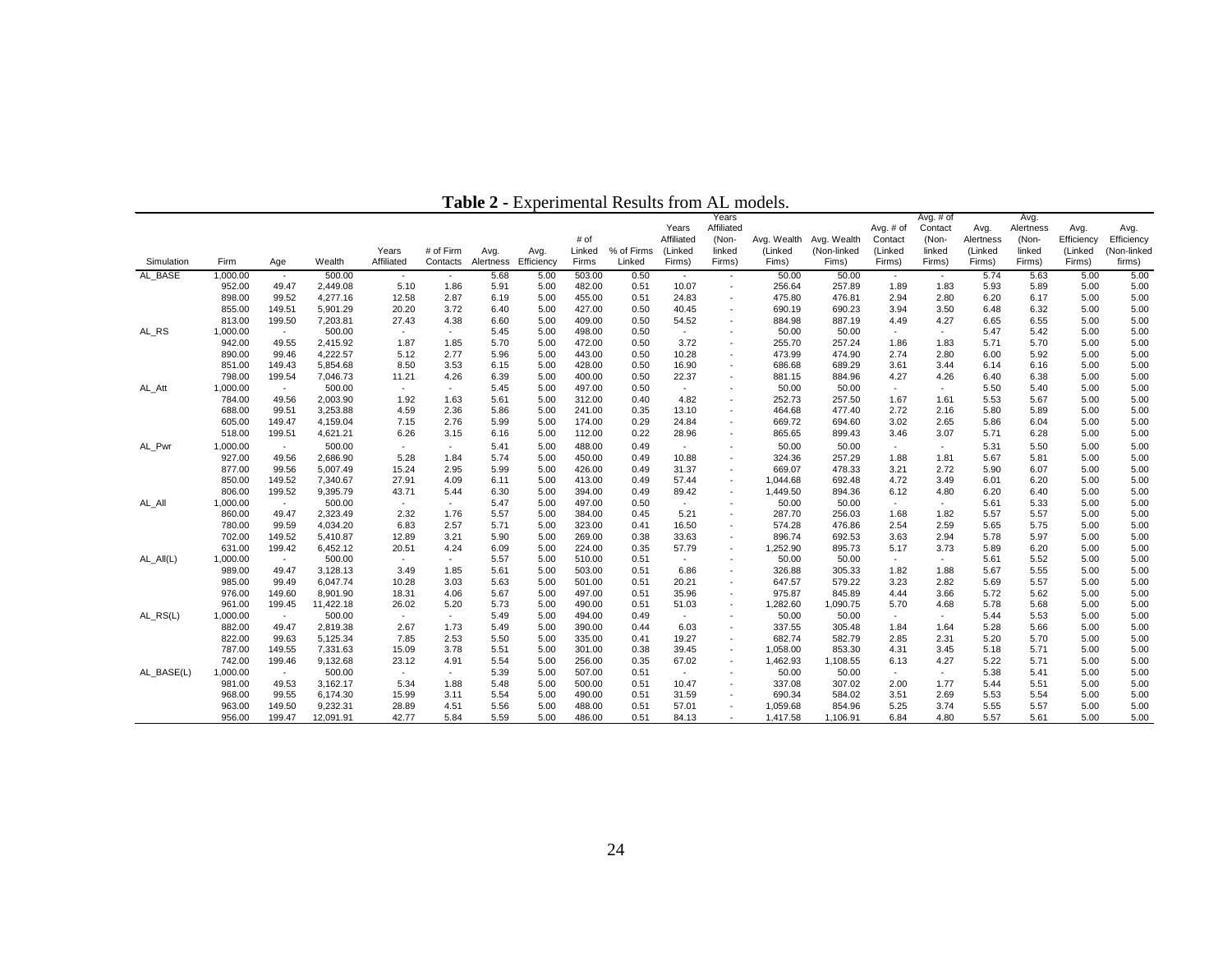|              |          |        |           |            |                |           |            |        |            |            | Years                    |                         |             |             | Avg. $#$ of              |           | Avg.      |            |             |
|--------------|----------|--------|-----------|------------|----------------|-----------|------------|--------|------------|------------|--------------------------|-------------------------|-------------|-------------|--------------------------|-----------|-----------|------------|-------------|
|              |          |        |           |            |                |           |            |        |            | Years      | Affiliated               |                         |             | Avg. $#$ of | Contact                  | Avg.      | Alertness | Avg.       | Avg.        |
|              |          |        |           |            |                |           |            | # of   |            | Affiliated | (Non-                    | Avg. Wealth Avg. Wealth |             | Contact     | (Non-                    | Alertness | (Non-     | Efficiency | Efficiency  |
|              |          |        |           | Years      | # of Firm      | Avg.      | Avg.       | Linked | % of Firms | (Linked    | linked                   | (Linked                 | (Non-linked | (Linked     | linked                   | (Linked   | linked    | (Linked    | (Non-linked |
| Simulation   | Firm     | Age    | Wealth    | Affiliated | Contacts       | Alertness | Efficiency | Firms  | Linked     | Firms)     | Firms)                   | Fims)                   | Fims)       | Firms)      | Firms)                   | Firms)    | Firms)    | Firms)     | firms)      |
| EF BASE      | 1,000.00 | $\sim$ | 500.00    | $\sim$     | $\sim$         | 5.00      | 5.46       | 462.00 | 0.46       | $\sim$     | $\overline{\phantom{a}}$ | 50.00                   | 50.00       | $\sim$      | $\overline{\phantom{a}}$ | 5.00      | 5.00      | 5.32       | 5.57        |
|              | 887.00   | 49.53  | 2,345.19  | 2.01       | 1.82           | 5.00      | 4.90       | 414.00 | 0.47       | 4.31       | $\sim$                   | 269.77                  | 259.70      | 1.87        | 1.78                     | 5.00      | 5.00      | 4.80       | 4.99        |
|              | 798.00   | 99.57  | 4,343.28  | 4.18       | 2.49           | 5.00      | 4.45       | 377.00 | 0.47       | 8.85       | $\overline{\phantom{a}}$ | 548.29                  | 540.67      | 2.48        | 2.49                     | 5.00      | 5.00      | 4.40       | 4.49        |
|              | 798.00   | 149.53 | 6,305.87  | 6.83       | 3.43           | 5.00      | 4.45       | 377.00 | 0.47       | 14.46      |                          | 795.03                  | 785.89      | 3.55        | 3.33                     | 5.00      | 5.00      | 4.40       | 4.49        |
|              | 785.00   | 199.42 | 8,064.51  | 8.90       | 4.15           | 5.00      | 4.41       | 372.00 | 0.47       | 18.78      | $\overline{a}$           | 1,029.98                | 1,024.93    | 4.26        | 4.06                     | 5.00      | 5.00      | 4.37       | 4.45        |
| EF_RS        | 1,000.00 | $\sim$ | 500.00    | $\sim$     | $\sim$         | 5.00      | 5.44       | 484.00 | 0.48       | $\sim$     |                          | 50.00                   | 50.00       | $\sim$      | $\sim$                   | 5.00      | 5.00      | 5.38       | 5.51        |
|              | 740.00   | 49.49  | 1,990.16  | 1.68       | 1.52           | 5.00      | 4.84       | 280.00 | 0.38       | 4.45       |                          | 280.02                  | 262.20      | 1.51        | 1.52                     | 5.00      | 5.00      | 4.61       | 4.98        |
|              | 632.00   | 99.47  | 3,449.55  | 3.38       | 2.04           | 5.00      | 4.44       | 215.00 | 0.34       | 9.95       |                          | 567.30                  | 534.74      | 1.98        | 2.07                     | 5.00      | 5.00      | 4.22       | 4.56        |
|              | 591.00   | 149.49 | 4,764.59  | 5.11       | 2.75           | 5.00      | 4.39       | 175.00 | 0.30       | 17.26      |                          | 873.11                  | 778.04      | 2.89        | 2.69                     | 5.00      | 5.00      | 3.98       | 4.56        |
|              | 556.00   | 199.46 | 5,913.00  | 6.55       | 3.08           | 5.00      | 4.32       | 142.00 | 0.26       | 25.63      |                          | 1,227.71                | 1,007.16    | 3.11        | 3.07                     | 5.00      | 5.00      | 3.63       | 4.55        |
| EF Att       | 1,000.00 | $\sim$ | 500.00    | $\sim$     | $\sim$         | 5.00      | 5.69       | 496.00 | 0.50       | $\sim$     |                          | 50.00                   | 50.00       | $\sim$      | $\sim$                   | 5.00      | 5.00      | 5.72       | 5.65        |
|              | 877.00   | 49.51  | 2,543.15  | 5.62       | 1.76           | 5.00      | 5.11       | 437.00 | 0.50       | 11.28      | $\overline{\phantom{a}}$ | 325.66                  | 254.55      | 1.77        | 1.76                     | 5.00      | 5.00      | 5.17       | 5.04        |
|              | 812.00   | 99.48  | 4,897.17  | 14.97      | 2.75           | 5.00      | 4.79       | 418.00 | 0.51       | 29.08      |                          | 675.97                  | 525.79      | 2.87        | 2.62                     | 5.00      | 5.00      | 5.00       | 4.58        |
|              | 807.00   | 149.42 | 7,316.02  | 26.12      | 3.84           | 5.00      | 4.78       | 415.00 | 0.51       | 50.80      | $\overline{\phantom{a}}$ | 1,038.75                | 766.64      | 4.03        | 3.65                     | 5.00      | 5.00      | 4.99       | 4.56        |
|              | 799.00   | 199.46 | 9,673.23  | 39.00      | 5.02           | 5.00      | 4.77       | 412.00 | 0.52       | 75.64      | $\overline{\phantom{a}}$ | 1,411.72                | 996.63      | 5.35        | 4.67                     | 5.00      | 5.00      | 4.98       | 4.55        |
| EF Pwr       | 1,000.00 | $\sim$ | 500.00    | $\sim$     | $\sim$         | 5.00      | 5.60       | 525.00 | 0.53       | $\sim$     |                          | 50.00                   | 50.00       | $\sim$      | $\sim$                   | 5.00      | 5.00      | 5.67       | 5.52        |
|              | 811.00   | 49.48  | 2,190.25  | 2.33       | 1.61           | 5.00      | 5.07       | 389.00 | 0.48       | 4.85       | $\overline{a}$           | 280.77                  | 260.20      | 1.60        | 1.61                     | 5.00      | 5.00      | 5.17       | 4.98        |
|              | 713.00   | 99.54  | 4,009.50  | 6.55       | 2.22           | 5.00      | 4.67       | 334.00 | 0.47       | 13.98      |                          | 592.94                  | 535.38      | 2.26        | 2.18                     | 5.00      | 5.00      | 4.83       | 4.52        |
|              | 677.00   | 149.52 | 5,669.32  | 10.99      | 2.94           | 5.00      | 4.59       | 302.00 | 0.45       | 24.64      |                          | 903.84                  | 783.93      | 3.08        | 2.83                     | 5.00      | 5.00      | 4.72       | 4.49        |
|              | 643.00   | 199.64 | 7,104.59  | 15.48      | 3.89           | 5.00      | 4.52       | 272.00 | 0.42       | 36.60      | $\overline{\phantom{a}}$ | 1,217.19                | 1,022.60    | 4.13        | 3.72                     | 5.00      | 5.00      | 4.61       | 4.45        |
| EF All       | 1,000.00 | $\sim$ | 500.00    | $\sim$     | $\sim$         | 5.00      | 5.44       | 483.00 | 0.48       | $\sim$     |                          | 50.00                   | 50.00       | $\sim$      | $\sim$                   | 5.00      | 5.00      | 5.40       | 5.48        |
|              | 914.00   | 49.50  | 2,815.33  | 2.68       | 1.80           | 5.00      | 5.01       | 446.00 | 0.49       | 5.49       |                          | 314.83                  | 301.54      | 1.77        | 1.84                     | 5.00      | 5.00      | 5.02       | 5.01        |
|              | 896.00   | 99.46  | 5,384.85  | 7.57       | 2.77           | 5.00      | 4.93       | 437.00 | 0.49       | 15.53      |                          | 623.97                  | 579.11      | 2.88        | 2.66                     | 5.00      | 5.00      | 4.94       | 4.93        |
|              | 868.00   | 149.52 | 7,934.79  | 13.61      | 3.80           | 5.00      | 4.80       | 433.00 | 0.50       | 27.28      |                          | 936.97                  | 891.42      | 4.06        | 3.53                     | 5.00      | 5.00      | 4.90       | 4.71        |
|              | 839.00   | 199.51 | 10,247.32 | 18.83      | 4.23           | 5.00      | 4.66       | 424.00 | 0.51       | 37.26      | $\overline{\phantom{a}}$ | 1,235.08                | 1,207.37    | 4.48        | 3.98                     | 5.00      | 5.00      | 4.82       | 4.50        |
| $EF\_All(L)$ | 1,000.00 | $\sim$ | 500.00    | $\sim$     | $\sim$         | 5.00      | 5.40       | 509.00 | 0.51       | $\sim$     |                          | 50.00                   | 50.00       | $\sim$      | $\sim$                   | 5.00      | 5.00      | 5.44       | 5.36        |
|              | 827.00   | 49.53  | 2,702.29  | 2.80       | 1.66           | 5.00      | 4.93       | 381.00 | 0.46       | 6.08       | $\overline{a}$           | 343.85                  | 312.16      | 1.75        | 1.59                     | 5.00      | 5.00      | 4.97       | 4.90        |
|              | 777.00   | 99.47  | 5,078.76  | 9.36       | 2.50           | 5.00      | 4.86       | 335.00 | 0.43       | 21.71      |                          | 729.50                  | 596.14      | 2.73        | 2.33                     | 5.00      | 5.00      | 4.87       | 4.86        |
|              | 722.00   | 149.49 | 7,438.55  | 18.68      | 3.63           | 5.00      | 4.68       | 304.00 | 0.42       | 44.37      | $\overline{\phantom{a}}$ | 1,176.40                | 923.99      | 4.30        | 3.14                     | 5.00      | 5.00      | 4.75       | 4.62        |
|              | 678.00   | 199.45 | 9,631.37  | 30.41      | 4.84           | 5.00      | 4.54       | 278.00 | 0.41       | 74.16      | $\overline{\phantom{a}}$ | 1,654.97                | 1,257.64    | 6.20        | 3.90                     | 5.00      | 5.00      | 4.70       | 4.43        |
| $EF$ RS(L)   | 1,000.00 | $\sim$ | 500.00    | $\sim$     | $\overline{a}$ | 5.00      | 5.54       | 496.00 | 0.50       | $\sim$     |                          | 50.00                   | 50.00       | $\sim$      | $\sim$                   | 5.00      | 5.00      | 5.56       | 5.51        |
|              | 925.00   | 49.61  | 2,836.42  | 5.89       | 1.74           | 5.00      | 5.18       | 462.00 | 0.50       | 11.80      |                          | 314.17                  | 299.13      | 1.86        | 1.62                     | 5.00      | 5.00      | 5.25       | 5.11        |
|              | 917.00   | 99.52  | 5,534.14  | 15.14      | 2.85           | 5.00      | 5.15       | 461.00 | 0.50       | 30.12      |                          | 634.61                  | 572.05      | 3.13        | 2.57                     | 5.00      | 5.00      | 5.24       | 5.05        |
|              | 886.00   | 149.54 | 8,231.53  | 26.48      | 4.09           | 5.00      | 5.01       | 456.00 | 0.51       | 51.46      |                          | 972.38                  | 883.13      | 4.66        | 3.47                     | 5.00      | 5.00      | 5.20       | 4.82        |
|              | 861.00   | 199.56 | 10,810.40 | 38.73      | 4.98           | 5.00      | 4.90       | 451.00 | 0.52       | 73.95      |                          | 1,307.41                | 1,198.53    | 5.56        | 4.33                     | 5.00      | 5.00      | 5.15       | 4.61        |
| EF BASE(L)   | 1,000.00 | $\sim$ | 500.00    | $\sim$     | $\sim$         | 5.00      | 5.43       | 476.00 | 0.48       | $\sim$     |                          | 50.00                   | 50.00       | $\sim$      | $\sim$                   | 5.00      | 5.00      | 5.58       | 5.30        |
|              | 897.00   | 49.45  | 2,350.94  | 4.56       | 1.73           | 5.00      | 4.92       | 423.00 | 0.47       | 9.66       |                          | 254.98                  | 268.44      | 1.74        | 1.72                     | 5.00      | 5.00      | 5.04       | 4.81        |
|              | 813.00   | 99.51  | 4,352.23  | 10.65      | 2.52           | 5.00      | 4.50       | 384.00 | 0.47       | 22.55      |                          | 518.60                  | 550.31      | 2.52        | 2.52                     | 5.00      | 5.00      | 4.64       | 4.38        |
|              | 809.00   | 149.53 | 6,312.95  | 16.64      | 3.48           | 5.00      | 4.48       | 380.00 | 0.47       | 35.43      |                          | 757.69                  | 800.40      | 3.72        | 3.27                     | 5.00      | 5.00      | 4.61       | 4.38        |
|              | 799.00   | 199.54 | 8.047.95  | 23.34      | 4.31           | 5.00      | 4.48       | 374.00 | 0.47       | 49.85      |                          | 983.74                  | 1.027.95    | 4.52        | 4.12                     | 5.00      | 5.00      | 4.56       | 4.40        |

**Table 3 -** Experimental Results from EF models.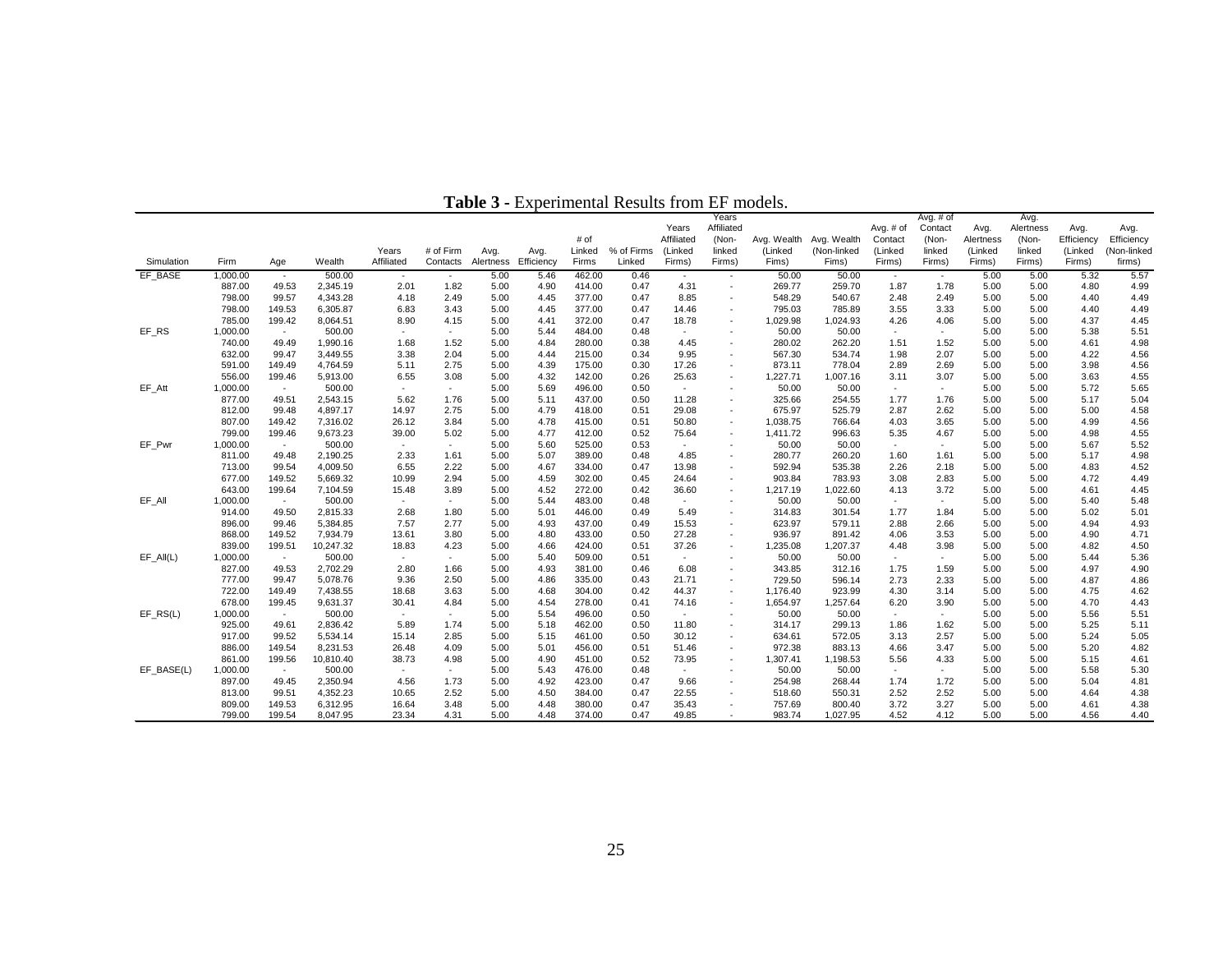

**Figure 1 - Alertness and Efficiency Gains from Learning**